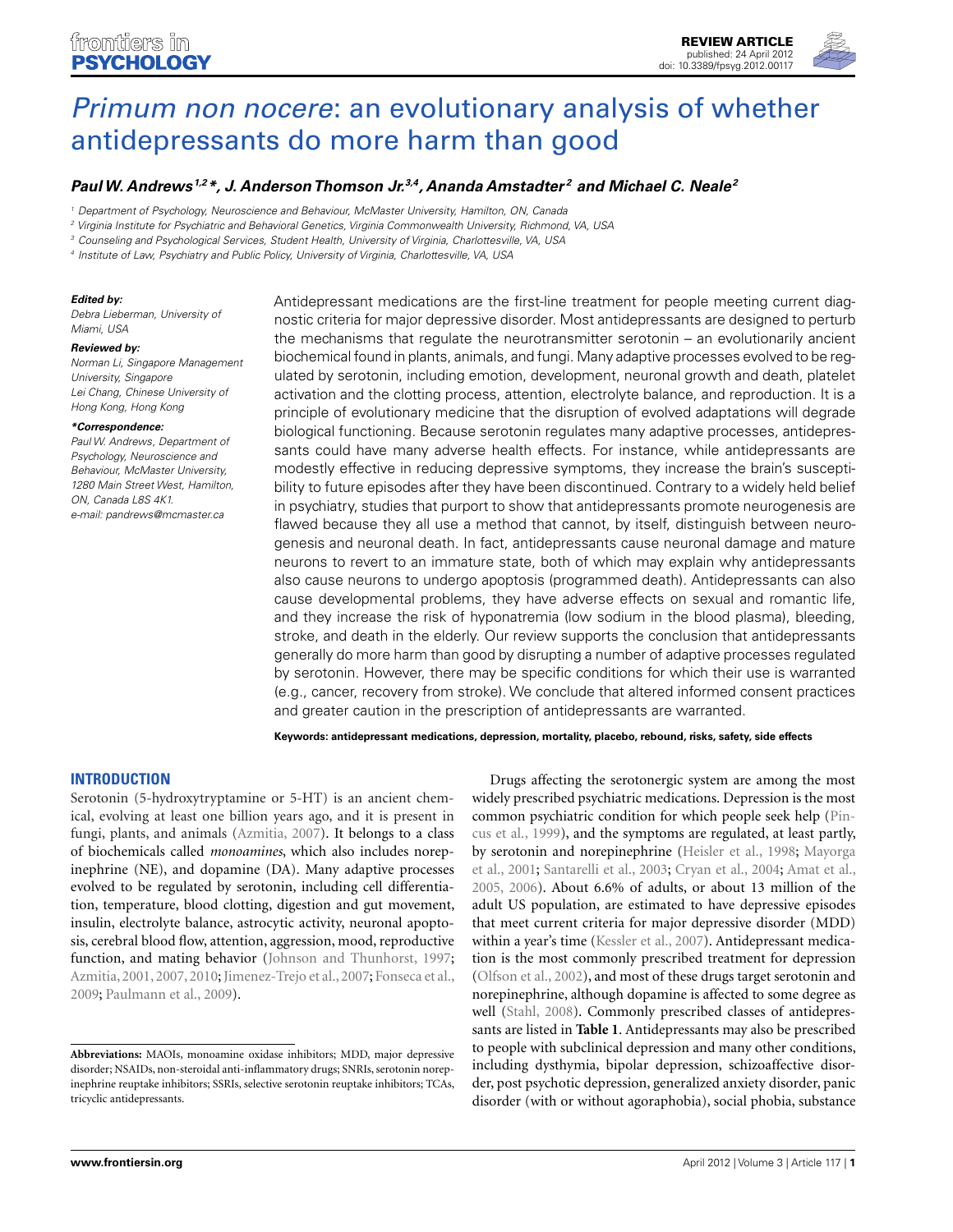## <span id="page-1-0"></span>**Table 1 | Classes of antidepressant drugs along with their chemical and trade names (in parentheses).**

| Class                                                  | <b>Antidepressants</b>                                                                                                               |
|--------------------------------------------------------|--------------------------------------------------------------------------------------------------------------------------------------|
| Selective serotonin<br>reuptake inhibitors (SSRIs)     | Citalopram (Celexa), escitalopram (Lexapro),<br>fluoxetine (Prozac), fluvoxamine (Luvox),<br>paroxetine (Paxil), sertraline (Zoloft) |
| Serotonin norepinephrine                               | Desvenlafaxine (Pristig), duloxetine                                                                                                 |
| reuptake inhibitors (SNRIs)                            | (Cymbalta), milnacipran (Ixel), venlafaxine<br>(Effexor)                                                                             |
| Norepinephrine dopamine<br>reuptake inhibitors (NDRIs) | Bupropion (Wellbutrin)                                                                                                               |
| Tricyclic antidepressants                              | Amitriptyline (Elavil), clomipramine                                                                                                 |
| (TCAs)                                                 | (Anafranil), desipramine (Norpramin),                                                                                                |
|                                                        | imipramine (Tofranil), nortriptyline (Aventyl)                                                                                       |
| Tetracyclic antidepressants<br>(TetCAs)                | Mianserin (Norval), mirtazapine (Remeron)                                                                                            |
| Monoamine oxidase<br>inhibitors (MAOIs)                | Phenelzine (Nardil), selegiline (L-deprenyl,<br>Emsam)                                                                               |

abuse disorders, anorexia, bulimia, obsessive compulsive disorder, post-traumatic stress disorder, and chronic pain syndromes. Thus, millions of people are prescribed antidepressants and affected by them each year.

The principle of *primum non nocere* requires physicians to do no harm. However, there is increasing concern that current diagnostic criteria and treatment practices may do more harm than good [\(Hagen, 2003](#page-15-0); [Horwitz and Wakefield](#page-15-0), [2007;](#page-15-0) [Kirsch et al.,](#page-15-0) [2008;](#page-15-0) [Andrews and Thomson Jr., 2009](#page-13-0)[;](#page-17-0) [Fournier et al.](#page-14-0), [2010](#page-14-0); Wakefield et al., [2010](#page-17-0); [Andrews et al.](#page-13-0), [2011](#page-13-0); [Fava and Offidani](#page-14-0), [2011](#page-14-0)), and these concerns are increasingly expressed in prominent public outlets [\(Lehrer](#page-16-0), [2010;](#page-16-0) [Angell, 2011\)](#page-13-0). Moreover, many of the concerns have been driven by evolutionary conceptions about the nature of disorder [\(Wakefield](#page-17-0), [1992, 1999;](#page-17-0) [Watson and Andrews,](#page-17-0) [2002;](#page-17-0) [Hagen, 2003](#page-15-0); [Horwitz and Wakefield](#page-15-0)[,](#page-13-0) [2007;](#page-15-0) Andrews and Thomson Jr., [2009](#page-13-0); [Andrews et al., 2011\)](#page-13-0).

It is a principle of evolutionary medicine that the disruption of adaptive [processes](#page-16-0) [will](#page-16-0) [degrade](#page-16-0) [biological](#page-16-0) [functioning](#page-16-0) [\(](#page-16-0)Nesse and Williams[,1994](#page-16-0)). For instance, a growing body of evidence indicates that fever is an evolutionarily ancient adaptation for coordinating i[mmune responses to infection \(Kluger et al., 1997;](#page-15-0) Hasday et al., [2000](#page-15-0); [Blatteis](#page-13-0), [2003](#page-13-0); [Appenheimer et al., 2005](#page-13-0)). Studies in humans have shown that the disruption of fever with antipyretic (fever-reducing) medication has a number of adverse effects on the immune response. In controlled experiments, antipyretic medication lengthens the time it takes the body to clear non-fatal infections such as rhinovirus (common cold) and *Varicella zoster* (chickenpox; [Stanley et al., 1975;](#page-17-0) [Doran et al.](#page-14-0), [1989](#page-14-0); [Graham et al.,](#page-15-0) [1990\)](#page-15-0). Acetaminophen also increased the duration of illness in *Plasmodium falciparum* (malaria) infections in an experimental paradigm [\(Brandts et al., 1997\)](#page-13-0). In patients with more serious infections, such as bacterial sepsis, correlational studies commonly find fever is associated with increased survival [\(Bryant et al., 1971;](#page-14-0) [Weinstein et al., 1978, 1983;](#page-17-0) [Mackowiak et al., 1980;](#page-16-0) [Swenson et al.,](#page-17-0) [2007;](#page-17-0) [Rantala et al.](#page-16-0), [2009](#page-16-0)). There has been little experimental research on the mortality effects of antipyretic therapy in humans

with serious infections. In one experiment, ibuprofen did not affect mortality among patients with bacterial sepsis, but medication was not initiated until the infections had caused organ dysfunction [\(Bernard et al.](#page-13-0), [1997](#page-13-0)). In a preliminary analysis of another experiment where acetaminophen was administered to trauma patients close to the onset of fever, seven out of 44 (16%) who received medication died while only one out of 38 (3%) died in the group receiving no medication [\(Schulman et al., 2005\)](#page-17-0). The difference was not quite statistically significant ( $p = 0.06$ ), but the study was halted early. The university's ethics review board had originally granted a waiver of informed consent based on the assumption that there was minimal risk involved, and the preliminary results strongly suggested that this assumption was erroneous.

Given the broad distribution of serotonin inside and outside of the brain [\(Berger et al., 2009\)](#page-13-0), and the broad effects of serotonin on adaptive processes, antidepressants could have many adverse health effects. Despite considerable research, there has been little emphasis on the broad serotonergic effects of antidepressants on health in debates about antidepressant use.

In this article, we consider: (1) the broad effects of antidepressants on putative pathological processes thought to be involved in depression; (2) the effects of antidepressants on normal, adaptive processes in the body as a whole; and (3) the issue of whether antidepressants do more harm than good. Ultimately, we come down on the side that the benefits of antidepressants are generally outweighed by their costs (see **[Table 2](#page-2-0)**), though there may be specific populations where their use is warranted. Notably, our argument does not depend on the efficacy of antidepressants relative to other possible treatments for depression. Rather, it depends on whether it is better for practitioners to refrain from prescribing rather than to start a patient on antidepressants. For this reason, we do not discuss non-pharmacological alternatives, although this is an active area of research. Of course, we do not advocate that practitioners not provide treatment; however, if results of a cost– benefit analysis suggest that providing no medication is a superior choice compared to that of prescribing antidepressants in most situations, then practitioners might be more inclined to employ other treatments with a lower side effect profile.

#### **SEROTONIN AND HOMEOSTASIS**

In animals, only about 5% of the body's serotonin resides in the brain. Most of the body's serotonin is housed in the gut, with 90% of that stored in enterochromaffin cells (where most of it is synthesized) and the remaining 10% is synthesized by and stored in myenteric interneurons [\(Gershon, 2004\)](#page-14-0). Enterochromaffin cells also release serotonin into the blood stream, where most of it is taken up by platelets. Serotonin does not pass the adult blood–brain barrier, so central and peripheral sources do not communicate with each other [\(Hranilovic et al., 2011](#page-15-0)).

Serotonin is normally under homeostatic control in the brain, the gut, and blood plasma [\(Hyman and Nestler](#page-15-0), [1996](#page-15-0); [Gershon,](#page-14-0) [2004;](#page-14-0) [Lesurtel et al., 2008](#page-16-0); [Keszthelyi et al.](#page-15-0), [2009](#page-15-0); [Matondo et al.,](#page-16-0) [2009;](#page-16-0) [Best et al.](#page-13-0), [2010](#page-13-0); [Mercado and Kilic, 2010\)](#page-16-0). *Homeostasis* involves the regulation of an important substance or physiological parameter within a narrow range around an equilibrium. Homeostatic mechanisms are classic examples of evolved adaptations because they maintain important physiological parameters at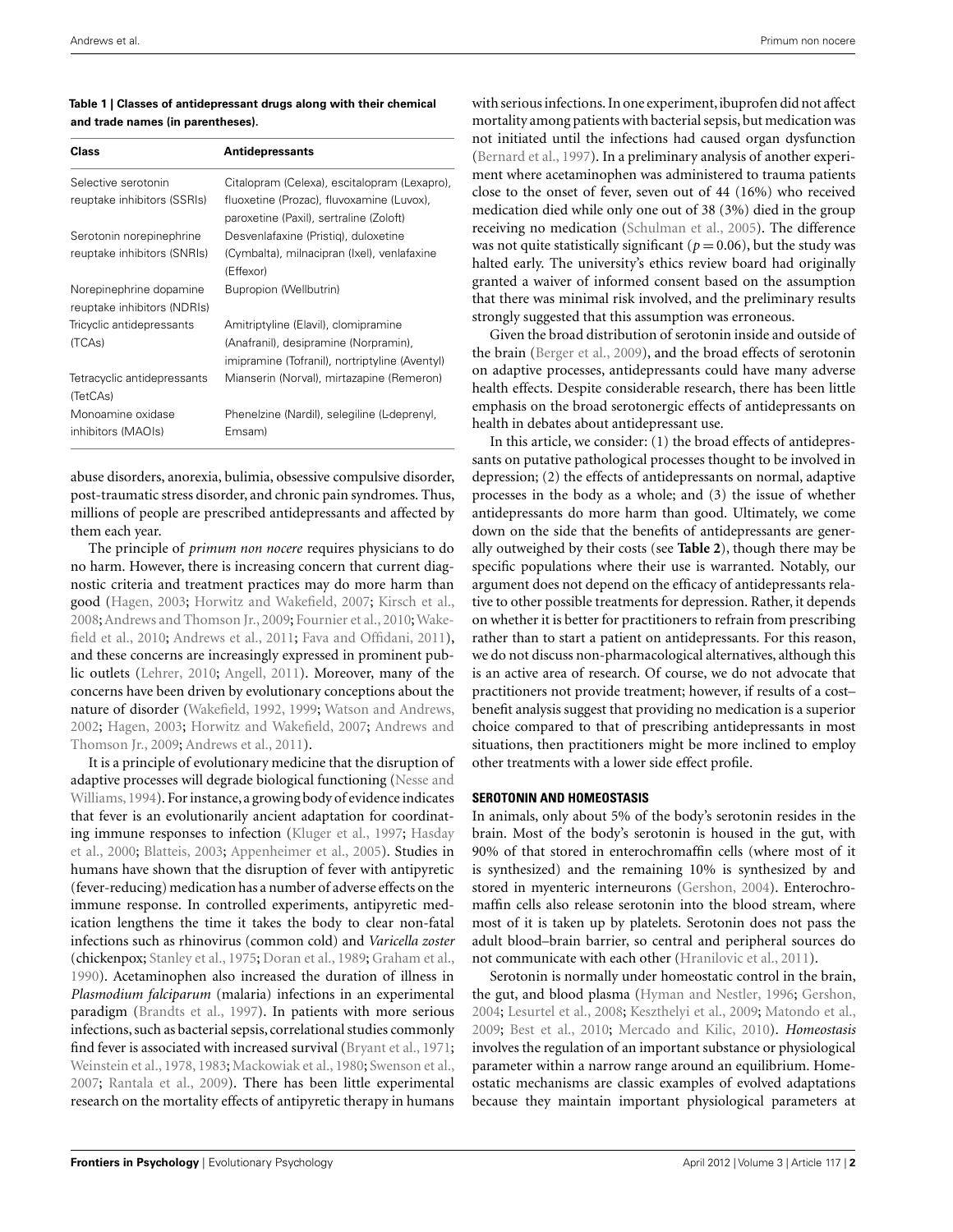| <b>Effect</b>                                         | C/B                      | <b>Estimated effect size/frequency</b>                 | Reference                  |
|-------------------------------------------------------|--------------------------|--------------------------------------------------------|----------------------------|
| <b>MOOD</b>                                           |                          |                                                        |                            |
| Reduce depressive symptoms                            | ?                        | 1.8 HDRS points (not clinically significant)           | Kirsch et al. (2008)       |
| Relapse risk after discontinuation                    | $\overline{\phantom{0}}$ | 21.4% (unmedicated)                                    | See text                   |
|                                                       | С                        | 43.3% (SSRI)                                           | See text                   |
|                                                       | C                        | 47.7% (SNRI)                                           | See text                   |
|                                                       | C                        | 55.2% (TCA)                                            | See text                   |
|                                                       | C                        | 61.8% (fluoxetine)                                     | See text                   |
|                                                       | C                        | 75.1% (MAOI)                                           | See text                   |
| <b>NEUROCOGNITIVE EFFECTS</b>                         |                          |                                                        |                            |
| Neuronal death                                        | C                        | $\overline{?}$                                         | See text                   |
| Anti-cancer effects                                   | B                        | ?                                                      | See text                   |
| Neuronal dematuration                                 | C                        | ?                                                      | Kobayashi et al. (2010)    |
| Motor recovery after stroke                           | Β                        | 9.7 Points improvement in Fugl-Meyer motor scale score | Chollet et al. (2011)      |
| Neuronal structural damage                            | С                        | Detectable within 4 days of a clinically relevant dose | Kalia et al. (2000)        |
| Mild cognitive impairment                             | C                        | 70% increased risk                                     | Goveas et al. (2011)       |
| Driving accidents                                     | С                        | SSRIs: 16% increased risk                              | Gibson et al. (2009)       |
|                                                       |                          | TCAs: no significant effect                            | Gibson et al. (2009)       |
| <b>GASTROINTESTINAL EFFECTS</b>                       |                          |                                                        |                            |
| Diarrhea                                              | C                        | 16.7%                                                  | Zimmerman et al. (2010)    |
| Constipation                                          | C                        | 22.4%                                                  | Zimmerman et al. (2010)    |
| Upset stomach                                         | C                        | 22.9%                                                  | Zimmerman et al. (2010)    |
| Nausea                                                | С                        | 17.5%                                                  | Zimmerman et al. (2010)    |
| Abdominal pain                                        | C                        | 13.8%                                                  | Zimmerman et al. (2010)    |
| <b>VASCULAR EVENTS</b>                                |                          |                                                        |                            |
| Gastrointestinal bleeding                             | С                        | 1.7 Adjusted odds ratio for SSRI alone                 | See Table 4                |
| Cardiac events                                        | ?                        | SSRIs: mixed results                                   | See text                   |
| <b>Stroke</b>                                         | С                        | TCAs: increased risk                                   | See text                   |
| Elderly women                                         | С                        | $\approx$ 1.4 Events/1000 person-years                 | Smoller et al. (2009)      |
| Elderly of both sexes (1 year risk, 65+ years old)    | $\equiv$                 | 2.23% (no antidepressant use)                          | Coupland et al. (2011)     |
|                                                       | $\overline{\phantom{0}}$ | 2.26% (TCAs)                                           | Coupland et al. (2011)     |
|                                                       | С                        | 2.61% (SSRIs)                                          | Coupland et al. (2011)     |
|                                                       | C                        | 3.04% (other antidepressants)                          | Coupland et al. (2011)     |
| <b>REPRODUCTIVE FUNCTIONING</b>                       |                          |                                                        |                            |
| Sexual dysfunction                                    | С                        | 25.8-80.3%                                             | Serretti and Chiesa (2009) |
| <b>DEVELOPMENT</b>                                    |                          |                                                        |                            |
| Congenital malformities                               | C                        | 1.89 Adjusted odds ratio (paroxetine)                  | Cole et al. (2007)         |
| <b>ELECTROLYTE BALANCE</b>                            |                          |                                                        |                            |
| Hyponatremia                                          | C                        | $0.5 - 32.0\%$ frequency                               | Moret et al. (2009)        |
| <b>SUICIDAL BEHAVIOR</b>                              |                          |                                                        |                            |
| Elderly of both sexes (1 year risk, $65 +$ years old) | $\overline{\phantom{a}}$ | 0.25% (no antidepressant use)                          | Coupland et al. (2011)     |
|                                                       | $\mathsf C$              | 0.43% (TCAs)                                           | Coupland et al. (2011)     |
|                                                       | $\mathsf C$              | 0.55% (SSRIs)                                          | Coupland et al. (2011)     |
|                                                       | C                        | 1.30% (other antidepressants)                          | Coupland et al. (2011)     |
| <b>OVERALL MORTALITY</b>                              |                          |                                                        |                            |
| Elderly men (not depressed)                           | С                        | 1.22 Adjusted hazard ratio                             | Almeida et al. (2010)      |
| Elderly men (depressed)                               | С                        | 2.97 Adjusted hazard ratio                             | Almeida et al. (2010)      |
|                                                       | С                        |                                                        |                            |
| Elderly women                                         |                          | $\approx$ 5/1000 Person-years                          | Smoller et al. (2009)      |
| Elderly of both sexes (1 year risk, 65+ years old)    | С                        | 10.8/1000 Person-years (TCAs)                          | Coupland et al. (2011)     |
|                                                       | $\mathsf C$              | 35.7/1000 Person-years (SSRIs)                         | Coupland et al. (2011)     |
|                                                       | $\mathsf C$              | 43.9/1000 Person-years (other antidepressants)         | Coupland et al. (2011)     |

<span id="page-2-0"></span>**Table 2 | Summary of costly (C) and beneficial (B) effects of antidepressant medications, with some estimate of their effect size or frequency.**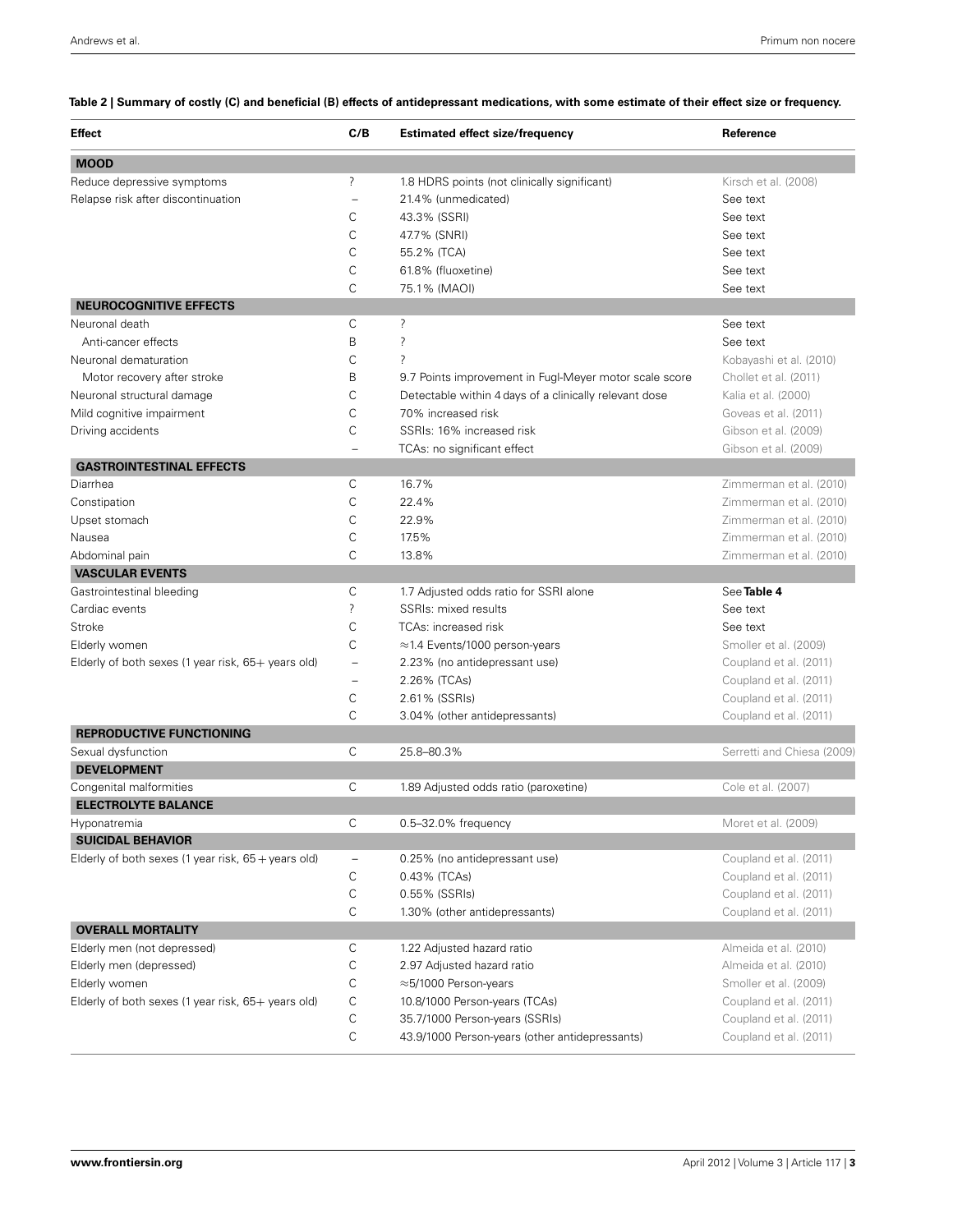levels n[eeded for proper biological functioning \(](#page-15-0)Hochochka and Somero[, 2002](#page-15-0); [Woods](#page-17-0), [2009\)](#page-17-0), and because they often have complex machinery that could only have evolved by natural selection [\(Andrews et al.](#page-13-0), [2011](#page-13-0)). Minimally, homeostatic mechanisms have a sensor for determining how far the parameter deviates from the equilibrium and feedback mechanisms for bringing the parameter back to equilibrium [\(Woods](#page-17-0), [2009\)](#page-17-0). For instance, the homeostatic control of core body temperature involves neuronal sensors in the preoptic anterior hypothalamus that connect with various efferent pathways to exert feedback and keep temperature at equilibrium [\(Romanovsky, 2007](#page-16-0)). Additionally, many homeostatic mechanisms can raise or lower the equilibrium in response to environmental contingencies. Thus, the body often responds to an infection by raising the core body temperature equilibrium – otherwise known as fever [\(Romanovsky et al., 2005](#page-16-0)). Feedback mechanisms then maintain core body temperature around this elevated equilibrium.

We now discuss, in turn, how serotonin is homeostatically regulated in the brain, gut, and blood plasma.

#### **SEROTONIN IN THE BRAIN**

In the brain, serotonergic neurons originate in the raphe nuclei and project widely to various regions. The dorsal raphe nucleus is the primary source of neurons projecting to forebrain areas. After serotonin is released into the synapse, it is eventually taken back into the presynaptic neuron by serotonin transporter molecules where it is broken down by the enzyme monoamine oxidase A.

Synaptic levels of serotonin are homeostatically regulated, in part, by 5-HT $_{1A}$  autoreceptors located on the somatodendritic regions of serotonergic neurons that control neuronal firing and  $5-\text{HT}_{1B}$  autoreceptors located in terminal regions that control the synthesis of serotonin [\(Best et al.](#page-13-0), [2010](#page-13-0)). Thus, when synaptic levels of serotonin are perturbed upwards from their equilibrium level, autoreceptor activity causes a decrease in the firing of serotonergic neurons and a reduction in synthesis, both of which tend to keep synaptic levels relatively stable [\(Best et al.](#page-13-0), [2010](#page-13-0)). Conversely, when synaptic levels are perturbed downwards from equilibrium, firing and synthesis increase to maintain equilibrium levels [\(Best et al., 2010](#page-13-0)).

## **SEROTONIN IN THE GUT**

Most of the serotonin in the body is produced by enterochromaffin cells that line the digestive tract from the stomach to the colon. Enterochromaffin cells turn over quickly because they form part of the epithelial layer, so neurons cannot form tight junctions with them. Consequently, enterochromaffin cells produce large amounts of serotonin to compensate for the large intervening distance from neurons [\(Gershon](#page-14-0), [2004](#page-14-0)). However, too much extracellular serotonin in the intestinal lining is harmful and can cause irritable bowel syndrome, characterized by symptoms of pain, diarrhea, constipation, indigestion, bloating, and headache [\(Gershon](#page-14-0), [2004](#page-14-0)). There are no extracellular enzymes for catabolizing serotonin, and mucosal epithelial cells play an important role in maintaining homeostasis by clearing extracellular serotonin via the [same transporter that is expressed in the brain \(](#page-14-0)Gershon and Tack, [2007](#page-14-0)). These cells then catabolize serotonin by monoamine oxidase or other pathways [\(Gershon, 2004\)](#page-14-0).

## **SEROTONIN IN BLOOD PLASMA**

The overflow of serotonin produced by enterochromaffin cells is also released into the bloodstream [\(Gershon and Tack, 2007](#page-14-0)). Blood plasma levels of serotonin are regulated by platelet cells via the action of the serotonin transporter, which is expressed on the platelet cell membrane [\(Linder et al., 2007](#page-16-0); [Mercado and Kilic,](#page-16-0) [2010\)](#page-16-0).

Transporter molecules are stored in vesicles in the platelet cytoplasm and trafficking between the surface and cytoplasmic stores takes pla[ce as a function of plasma levels of serotonin \(](#page-16-0)Mercado and Kilic, [2010\)](#page-16-0). When plasma levels of serotonin are low, a relatively small increase in serotonin triggers a process by which the surface expression of the transporter is increased, promoting the accumulation in platelets and maintaining low plasma levels. Platelets store serotonin in large granules that are crucial to the clotting process [\(Heger and Collins, 2004](#page-15-0)), so this homeostatic mechanism for regulating plasma serotonin levels is important for ensuring that clotting mechanisms are primed for the onset of any injuries.

Various cells in the skin (melanocytes, mast cells, Merkel cells) can synthesize and store serotonin [\(Nordlind et al.](#page-16-0), [2008\)](#page-16-0). When an injury that punctures the skin takes place, free serotonin levels rapi[dly increase in the area around the wound \(](#page-15-0)Hernandez-Cueto et al., [2000\)](#page-15-0). A large localized increase in plasma serotonin levels can reverse the surface expression of transporter in platelets [\(Mercado and Kilic, 2010\)](#page-16-0). Specifically, trafficking reverses direction, reducing transporter expression on the surface, increasing transporter accumulation in cytoplasmic vesicles, and reducing the further uptake of serotonin into the platelet. Moreover, high plasma levels of serotonin initiate a complex process by which the cytoplasmic stores of serotonin trigger the release of procoagulants from the platelet [\(Mercado and Kilic](#page-16-0), [2010\)](#page-16-0), which promotes the clotting process at the site of injury.

# **THE EFFECTS OF ANTIDEPRESSANT MEDICATIONS ON BODY SYSTEMS**

According to the most prominent view in medicine and psychiatry, disorders stem from a breakdown or a decline in biological functioning [\[American Psychiatric Association \(APA\), 2000b\]](#page-13-0). Since natural selection is the only natural force capable of generating biological functions, and traits with biological functions are called adaptations, disorders can be understood as involving a breakdown or a decline in the functioning of evolved adaptations [\(Wakefield](#page-17-0), [1992, 1999\)](#page-17-0). In principle, then, interventions that degrade or disrupt the functioning of homeostatic mechanisms can cause disorder.

Antidepressants are most commonly taken in pill form, though there are some that can be taken through a transdermal patch. In either case, they enter the bloodstream, pass through the blood– brain barrier, and affect neuronal functioning. Antidepressants perturb monoamine levels through a variety of mechanisms, the most common of which is by binding to monoamine transporters. In the normally functioning rodent brain, transporter blockade prevents the reuptake of monoamines into the presynaptic neuron, which causes extracellular monoamines to increase from equilibrium levels in forebrain regions within minutes to hours of administration (see [Figure 1](#page-4-0); Rutter and Auerbach, [1993;](#page-16-0) Bymaster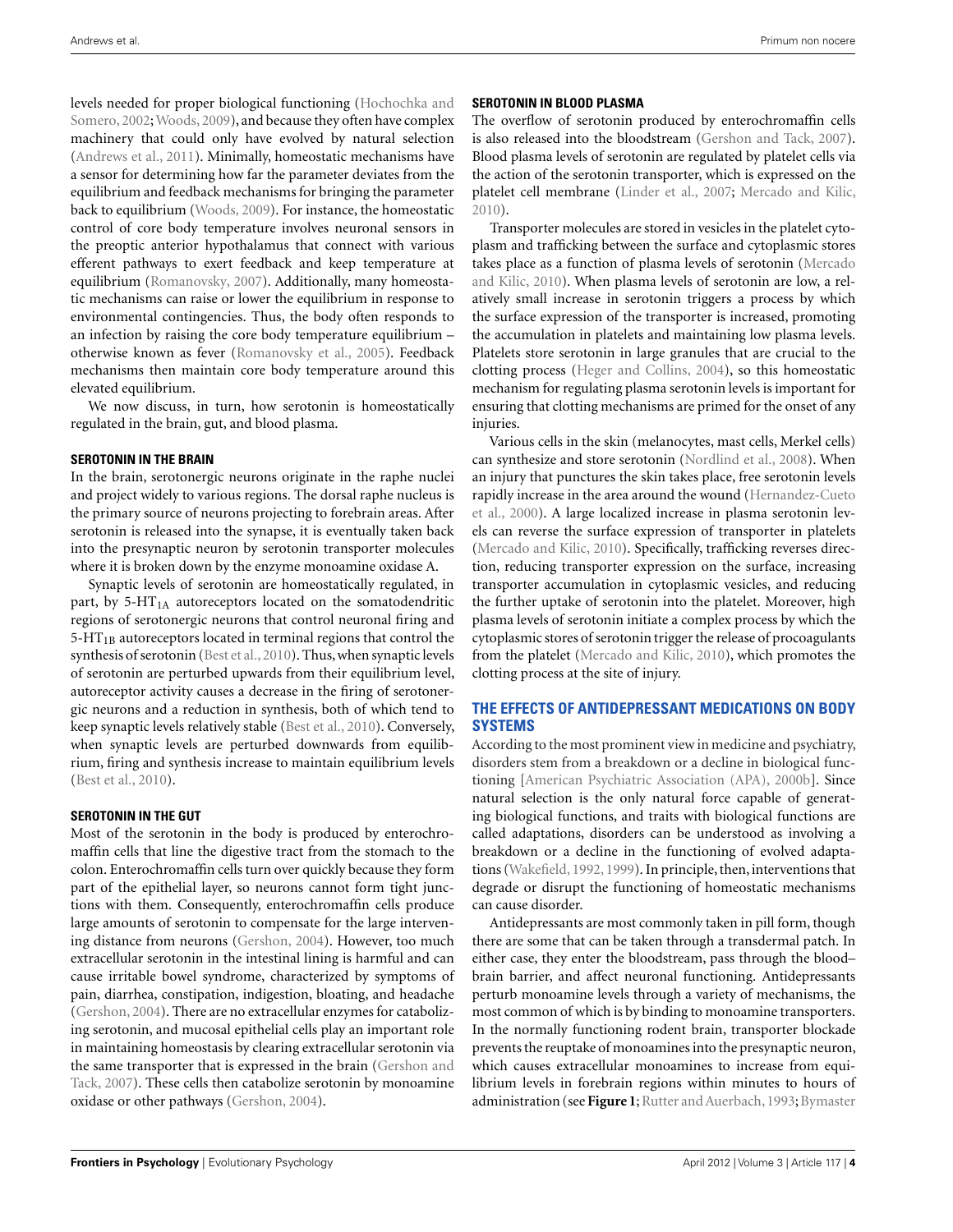<span id="page-4-0"></span>

et al., [2002](#page-14-0); [Felton et al., 2003\)](#page-14-0).With prolonged antidepressant use, however, the brain's homeostatic mechanisms buffer this effect by making a number of compensatory changes [\(Best et al., 2010](#page-13-0)), including an inhibition of synthesis that causes the entire pool of serotonin in the forebrain (intracellular plus extracellular) to decline [\(Honig et al., 2009\)](#page-15-0). Consequently, extracellular levels in the forebrain return to equilibrium levels with prolonged treatment [\(Popa et al.](#page-16-0), [2010](#page-16-0)). There are other changes that take place with chronic antidepressant use to maintain homeostasis, including alterations in the density and functioning of serotonin receptors, trans[porters, and enzymes \(Holt and Baker, 1996;](#page-15-0) Hyman and Nestler, [1996](#page-15-0); [Adell et al., 2005](#page-13-0); [Kovacevic et al., 2010\)](#page-16-0).

But antidepressants also spread widely throughout the body. Because the serotonin transporter plays a crucial role in the homeostatic regulation of serotonin in the gut and plasma, antidepressants can also influence serotonergic processes in the periphery.

There are a number of ways that antidepressants can disrupt properly functioning homeostatic mechanisms in the brain and periphery and cause disorder. The first way is derived from the fact that it takes several weeks for the decline in synthesis to bring extracellular levels of serotonin in the brain back down to equilibrium levels. During this time, serotonin levels are higher than what they should be. Antidepressants could potentially cause disorder prior to the restoration of equilibrium.

Second, the long-term use of antidepressants can strain homeostatic regulatory mechanisms, because they must make a number of accommodations to restore equilibrium, and this can degrade the functioning of those mechanisms. For instance, it has been suggested that depression could potentially be the result of decline in the functioning of regulatory mechanisms caused by prolonged stress [\(McEwen](#page-16-0), [2000](#page-16-0); [Ganzel et al., 2010](#page-14-0)). The same principle suggests that long-term antidepressant use could potentially cause degradation in the functioning of the homeostatic mechanisms controlling serotonin.

Third, antidepressants can trigger disorder when they are discontinued. Even though equilibrium is eventually restored with prolonged antidepressant use, it only does so because the accommodations made by the brain oppose the action of antidepressants [\(Andrews et al.](#page-13-0), [2011;](#page-13-0) [Fava and Offidani, 2011\)](#page-14-0). When antidepressants are discontinued, the accommodations made by the brain are unopposed, which should again cause serotonin levels to deviate from equilibrium. Thus, the discontinuation of antidepressants can cause disorder until the brain reverses the accommodations made during treatment.

Finally, antidepressants can cause disorder by effectively disabling a key part of the homeostatic mechanism. For instance, the homeostatic regulation of serotonin in the gut and the blood plasma rely primarily on the serotonin transporter [\(Gershon](#page-14-0),[2004;](#page-14-0) [Mercado and Kilic](#page-16-0), [2010\)](#page-16-0). By blocking the transporter, antidepressants interfere with a key part of the homeostatic mechanism such that it is not possible to return the system to the equilibrium.

As we discuss the negative effects of antidepressants on serotonin-regulated processes throughout the body, we sometimes do not know precisely which of these mechanisms is at work or whether other unknown mechanisms are at work. But these mechanisms are proof of the principle that antidepressants can have transient or long-lasting effects that disrupt the properfunctioning of homeostatic mechanisms.

## **DEPRESSED MOOD**

Research in rodents in which the homeostatic mechanisms regulating serotonin and norepinephrine are temporarily or permanently disabled has provided strong experimental evidence that monoamines play a role in regulating the behavioral symptoms of d[epression](#page-17-0) [\(Heisler et al.](#page-15-0)[,](#page-17-0) [1998](#page-15-0)[;](#page-17-0) [Mayorga et al.](#page-16-0), [2001;](#page-16-0) Santarelli et al.,[2003](#page-17-0)[;Cryan et al.,2004;](#page-14-0)[Amat et al.](#page-13-0),[2005,2006](#page-13-0)). However, the precise relationship between serotonin and depressive symptoms is a matter of debate [\(Sapolsky](#page-17-0), [2004](#page-17-0); [Andrews and Thomson Jr.,](#page-13-0) [2009\)](#page-13-0). The oldest neurochemical disorder hypothesis for depression posits that serotonin and other monoamines are depleted – at least in people with severe episodes of depression – and antidepressants correct this imbalance. For the purposes of this paper, we do not need to know the precise relationship. The fact that depressive symptoms are under serotonergic control, and serotonin is under homeostatic control, suggests that the brain could push back against the mood lowering effects of antidepressants during treatment [\(Andrews et al.](#page-13-0), [2011\)](#page-13-0).

# **MODEST EFFICACY OF ANTIDEPRESSANTS DURING TREATMENT**

Antidepressants are widely thought to be effective in reducing symptoms. However, recent research strongly suggests that they are only modestly effective at best. For instance, studies showing a positive effect of antidepressants over placebo have been selectively published [\(Turner et al.](#page-17-0), [2008\)](#page-17-0). [Turner et al.](#page-17-0) [\(2008](#page-17-0)) applied to the US Food and Drug Administration (FDA) under the Freedom of Information Act (FOIA) to get access to the published and unpublished studies submitted by pharmaceutical companies to get governmental approval for their drugs. They found that 94% of the published studies showed an advantage of antidepressants over placebo. When the published and unpublished studies were considered together, only 51% showed an advantage over placebo.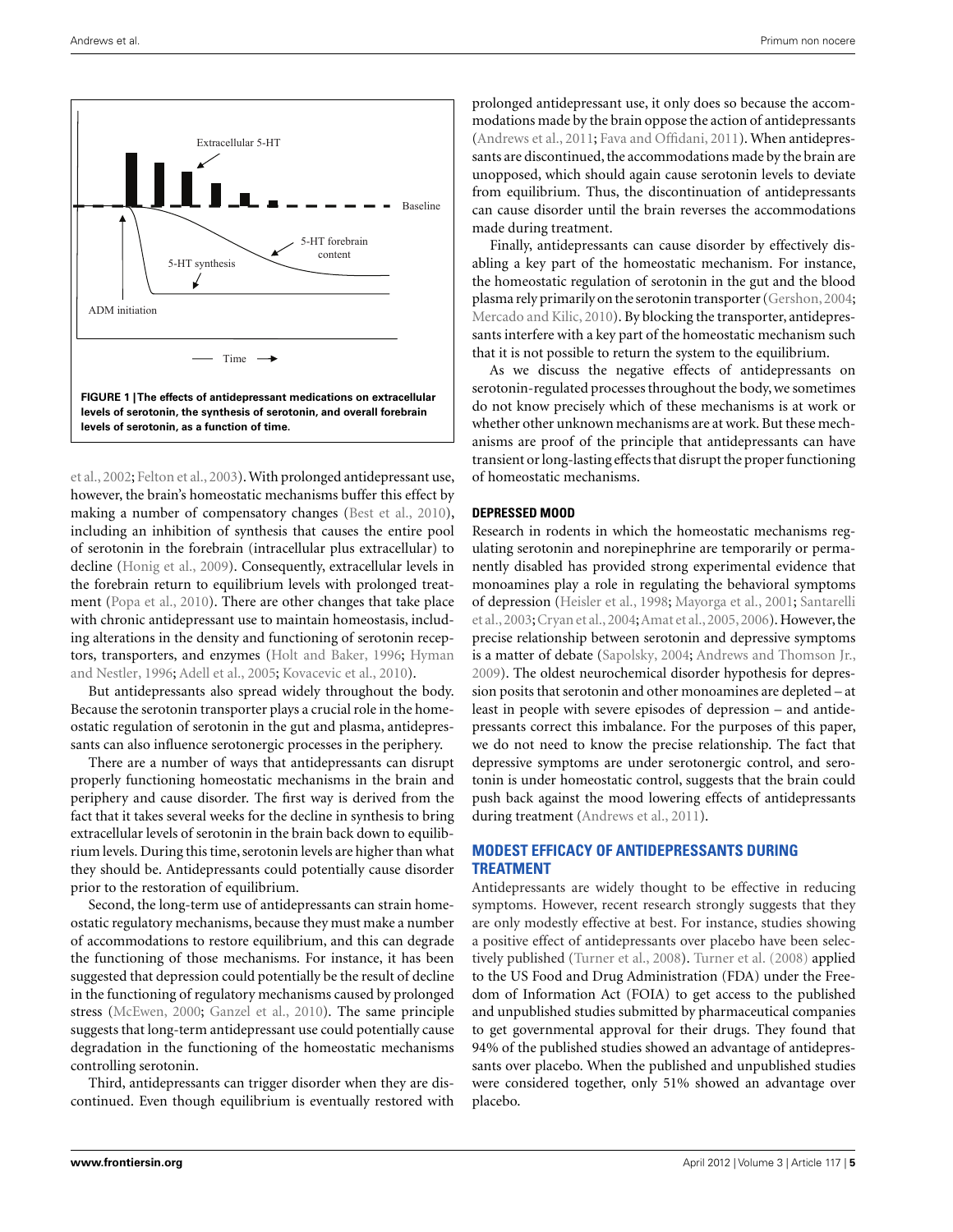Kirsch et al. [\(2008\)](#page-15-0) also applied to the FDA under the FOIA to understand how much more effective antidepressants were at reducing depressive symptoms compared to placebo. Changes in depressive symptoms were measured with the 17-item Hamilton Depression Rating Scale (HDRS; [Hamilton](#page-15-0), [1960\)](#page-15-0), the most common instrument for assessing the efficacy of antidepressant medications in clinical trials. Scores can range from 0 to 53, and researchers interpret them in a variety of ways [\(Kearns et al., 1982;](#page-15-0) [Cohn and Wilcox](#page-14-0), [1992](#page-14-0); [Angst et al., 1993\). The](#page-13-0) American Psychiatric Association (APA) [\(2000a](#page-13-0)) specifically mentions the scheme used by [Kearns et al.](#page-15-0) [\(1982\)](#page-15-0), and it is formally used by the National Institute for Clinical Excellence [\(NICE\) in Great Britain \(](#page-16-0)National Institute for Clinical Excellence, [2004\)](#page-16-0) (see **Table 3**).

Two other things about the HDRS are noteworthy. First, patients with a score of 13 or higher typically meet formal diagnostic criteria for an episode of MDD [\(Bagby et al.](#page-13-0), [2004](#page-13-0)). In other words, many people who meet diagnostic criteria for MDD only have mild/moderate symptoms according to NICE guidelines. Second, NICE guidelines require an antidepressant drug to reduce symptoms by three HDRS points or more than placebo to be considered *[clinically significant](#page-16-0)* (National Institute for Clinical Excellence, [2004\)](#page-16-0).

On average, [Kirsch et al.](#page-15-0) [\(2008](#page-15-0)) found that patients on placebo experienced a 7.8 point reduction in HDRS symptoms while those on antidepressants experienced a 9.6 point reduction. This might seem like both groups improved substantially, but with the exception of one study, patients in all studies were, on average, in the "very severely" depressed range (mean  $HDRS \geq 23$ ) at entry. In other words, even with the improvement in symptoms caused by both placebo and antidepressants, most patients would probably still have satisfied diagnostic criteria for MDD. Moreover, on average, antidepressants reduced symptoms by only 1.8 HDRS points more than placebo. While this was a statistically significant difference, this was not sufficient to meet NICE clinical significance guidelines. The difference between antidepressant and placebo did increase with initial HDRS scores, and it reached clinical significance with baseline scores of 28 or higher. However, antidepressants did not reach clinical significance at high HDRS scores because they were increasing in efficacy; rather, it was due to a decline in the efficacy of placebo.

Interpreted straightforwardly, the results suggest that antidepressants do not really have much clinical effect on depressive symptoms, except perhaps in patients in the "very severe" range. The finding that antidepressants have modest symptom reducing effects relative to placebo has been replicated in several other studies [\(Khan et al.](#page-15-0), [2002, 2005](#page-15-0), [2011](#page-15-0); [Fournier et al.](#page-14-0), [2010\)](#page-14-0). The British consider the difference between placebo and antidepressant

|  | Table 3   Interpretation of HDRS score. |  |  |
|--|-----------------------------------------|--|--|
|  |                                         |  |  |

| Severity of symptoms   |  |  |
|------------------------|--|--|
| Normal                 |  |  |
| Mild depression        |  |  |
| Moderate depression    |  |  |
| Severe depression      |  |  |
| Very severe depression |  |  |
|                        |  |  |

to be small enough to recommend that antidepressants not be used except in cases of severe depression [\(Bonin, 2012](#page-13-0)). Recently, in an interview on the news program 60 Minutes, a representative of the US FDA stated that the symptom reducing effect of antidepressants relative to placebo is "rather small" [\(Bonin](#page-13-0), [2012\)](#page-13-0).

Some have taken the evidence of the limited efficacy of antidepressants as evidence that serotonin is not involved in regulating depressive symptoms. However, limited efficacy is also expected under the hypothesis that the homeostatic mechanisms regulating serotonin are still intact, because the brain is expected to push back against the effects of antidepressants [\(Andrews et al.](#page-13-0), [2011\)](#page-13-0).

## **EFFECTS OF PROLONGED ANTIDEPRESSANT TREATMENT**

Even among those who respond to antidepressant treatment, longer-term use is associated with a loss of symptom reducing efficacy – sometimes causing a full-blown relapse. This is also consistent with the brain pushing back against the symptom reducing effect of antidepressants. In an early review, studies showed that 9–57% of long-term antidepressant users met formal criteria for a relapse or a recurrence [\(Byrne and Rothschild, 1998\)](#page-14-0). More recent studies have found similarly high rates of relapse among those who initially remitted on the drug. In one study of fluoxetine, 35.2% met relapse criteria after 6 months of continuous treatment, increasing to 45.9% after 12 months [\(McGrath et al., 2006](#page-16-0)). In another study, 68% of patients who initially met remission criteria, and were exposed only to continuous antidepressant treatment, had a relapse over a 2 year period [\(Bockting et al., 2008](#page-13-0)). Of course, these studies only report increases in symptoms that meet formal criteria for a relapse. A more general loss of efficacy with prolonged antidepressant use must be substantially higher.

#### **SEQUENCED TREATMENT ALTERNATIVES TO RELIEVE DEPRESSION**

The results of the Sequenced Treatment Alternatives to Relieve Depression (STAR∗D) study are worth detailed description. This study has widely been reported as evidence that antidepressants are effective in the long-term reduction of depressive symptoms, especially if an alternative antidepressant with a broader monoaminergic profile is administered after a narrower one fails [\(Insel and Wang, 2009](#page-15-0)). The 3110 patients who met inclusion criteria for STAR∗D were put through a maximum of four sequential pharmacological treatments, where a new treatment was initiated conditional on failing to respond to the prior one. The overall remission rate for patients who completed all treatment steps was reported to be 67% [\(Rush et al.](#page-16-0), [2006](#page-16-0)).

However, STAR∗D did not include a placebo control group, so any positive responses are not simply attributable to antidepressants – they are attributable to both antidepressants and the placebo effect. Since there was no placebo group, it is not possible to estimate how effective antidepressants were. Moreover, focusing on only those patients who completed all the treatment steps obscures the fact that 93% of the 1518 patients who met criteria for remission in one of the four steps either relapsed during 12 months of treatment or dropped out of the study [\(Pigott et al.](#page-16-0), [2010](#page-16-0)). Even with no placebo control group, this awkward fact also suggests that antidepressants have limited long-term efficacy at best. The 93% relapse/dropout rate was not reported in the primary STAR∗D publications. Rather, it was reported by outside researchers who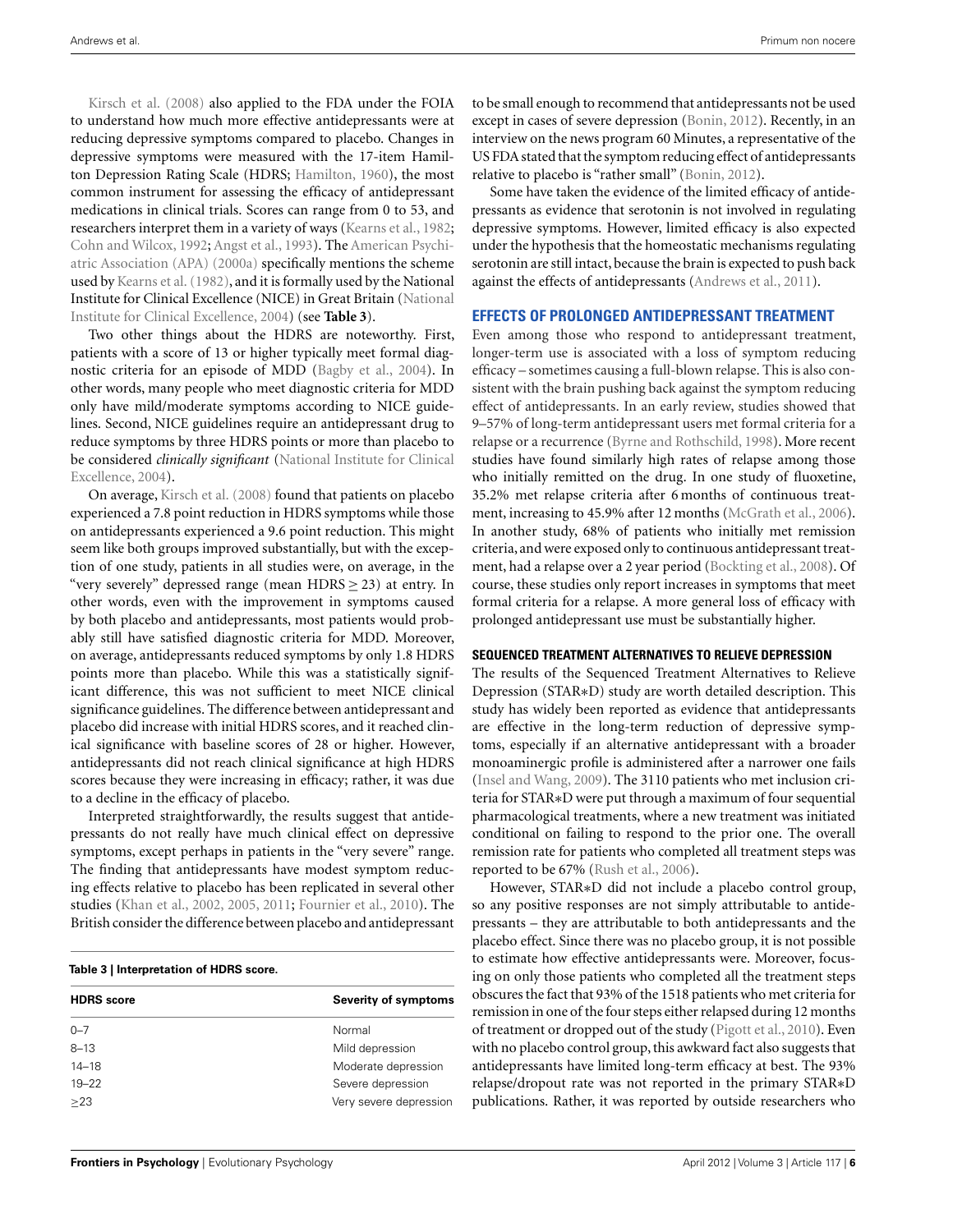re-analyzed the data [\(Pigott et al., 2010](#page-16-0)). These outside researchers have also documented numerous instances of apparent bias in the reporting of results by STAR∗D researchers [\(Pigott et al.](#page-16-0), [2010\)](#page-16-0).

# **INCREASED RISK OF RELAPSE AFTER ANTIDEPRESSANT DISCONTINUATION**

When homeostatic mechanisms are perturbed from equilibrium, they produce an opposing force that is proportional to the degree of perturbation. For instance, when you compress a spring from its equilibrium position, it produces an opposing force and the strength of this force increases as you compress it further. Moreover, when you release your hand from the compressed spring, it first overshoots the equilibrium position before returning to equilibrium, and the degree of overshoot is proportional to how much you compressed it.

Antidepressants vary in how much they perturb forebrain monoamine levels, which is analogous to saying that they compress the spring to varying degrees. If the homeostatic mechanisms regulating monoamine levels are properly functioning in most people diagnosed with MDD, then we should see an overshoot in depressive symptoms when they are discontinued. Moreover, the degree of overshoot should be proportional to the strength of the antidepressant.

To test the overshoot prediction, we recently conducted a metaanalysis of studies in which antidepressants are discontinued. Data are lacking on how much antidepressants perturb monoamines in the human brain because it requires invasive techniques, so we examined how much they increase monoamines in a region of the rodent prefrontal cortex implicated in controlling depressive symptoms [\(Amat et al., 2005](#page-13-0)). Placebo has no effect on monoamine levels in the rodent brain, but the strongest antidepressants can increase prefrontal monoamine levels by 400% or more [\(Bymaster et al., 2002](#page-14-0)). After controlling for covariates, we found strong positive relationships between the risk of relapse after discontinuation and the degree to which the antidepressant used in the study increases serotonin (**Figure 2**) and norepinephrine (**[Figure 3](#page-7-0)**). In other words, the more antidepressants perturb monoamine levels in the brain, the more the brain appears to push back, which increases the risk of relapse when the drug is discontinued. This positive relationship also strongly suggests that patients who get better without the use of antidepressants (i.e., when serotonin and norepinephrine levels are not perturbed) will have a lower risk of relapse.

Altogether, the results of our meta-analysis further support the hypothesis that the homeostatic mechanisms regulating serotonin and norepinephrine are pushing back against the effects of antidepressants. The fact that this pushback occurs in patients meeting current diagnostic criteria for MDD casts some doubt on the hypothesis that serotonin levels are dysregulated in such patients. This is because the sensor and negative feedback components of the homeostatic mechanisms must be functioning to produce pushback against the effects of antidepressants. However, our results do not rule out some dysfunction in the component that sets the equilibrium.

The results also are inconsistent with hypotheses that antidepressants interrupt stress responses and give the brain a chance



levels.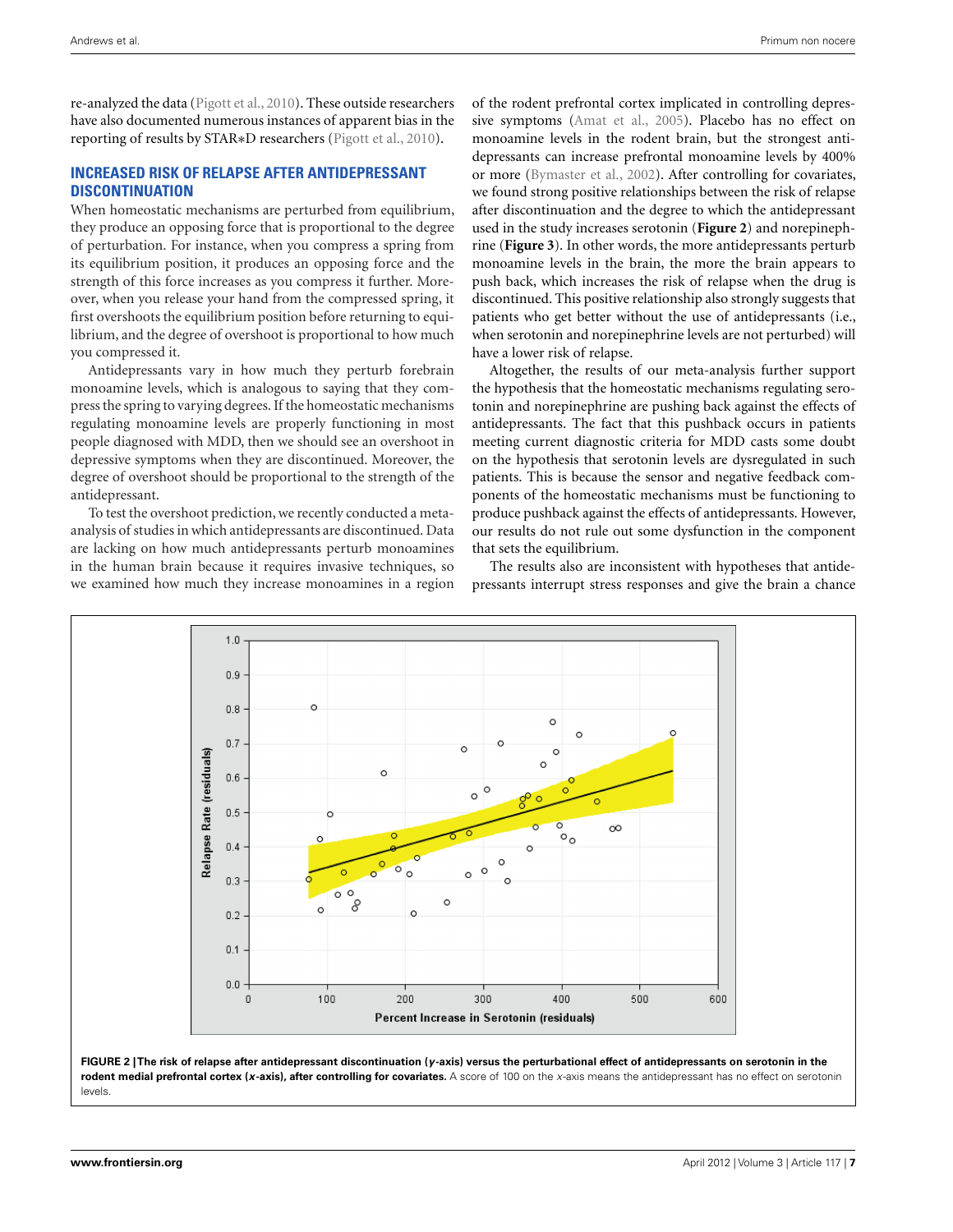<span id="page-7-0"></span>

to [heal so that it can become more resilient to depression \(](#page-17-0)Sapolsky, [2001;](#page-17-0) [Kramer, 2005\)](#page-16-0). Instead, antidepressant use appears to increase susceptibility to depression.

To show how different antidepressants affect the risk of relapse, for this paper we conducted a regression analysis on this dataset including the major antidepressant classes and controlling for the covariates we identified as being important in our prior work. Fluoxetine is unique among the SSRIs in that it increases prefrontal norepinephrine levels through a mechanism other than reuptake blockade [\(Bymaster et al.](#page-14-0), [2002\)](#page-14-0), so we separated it from the other SSRIs. The estimated 3-month risk of relapse for patients who had remitted while on placebo was only 21.4%, while the risk after antidepressant discontinuation generally increased with the monoaminergic perturbational effect of the class: 43.3% (SSRI), 47.7% (SNRI), 55.2% (TCA), 61.8% (fluoxetine), and 75.1% (MAOI).

## **NEURONAL PROLIFERATION, DEATH, AND DIFFERENTIATION**

Serotonin is involved in shaping the brain through a number of developmental processes, including cell differentiation, neuronal apoptosis (programmed neuronal death), neurogenesis (the birth and growth of new neurons), and neuroplasticity [\(Azmitia](#page-13-0), [2001](#page-13-0)). Because of the complex role that serotonin plays in shaping the brain, antidepressants could have complex effects on neuronal functioning.

Many studies have been conducted purporting to show that antidepressants promote neurogenesis [\(Hanson et al., 2011\)](#page-15-0), and some have argued that this could be a fundamental and beneficial part of the antidepressant response [\(Santarelli et al.](#page-17-0), [2003;](#page-17-0) [Duman,](#page-14-0) [2004;](#page-14-0) [Warner-Schmidt and Duman](#page-17-0), [2006](#page-17-0); [Perera et al., 2011](#page-16-0)). Many also consider neurogenesis to be useful because it could promote healing of neuronal damage that is purportedly caused by depression [\(Sapolsky, 2001](#page-17-0)).

At the same time, the assumption that neurogenesis is a beneficial effect of antidepressants should not be accepted uncritically. Neurogenesis is carefully regulated over the life span because cognitive functioning does not bear a simple relationship to the number of neurons in the brain. In fact, if antidepressants were really effective in promoting the proliferation of new neurons, clinicians would have to weigh any possible utility of antidepressants with the possibility that they could trigger brain tumors [\(Jackson, 2009\)](#page-15-0). However, there is growing *in vitro* evidence that antidepressants *reduce* gliomas and neuroblastomas, and these effects are mediated by neuronal apoptosis [\(Levkovitz et al., 2005](#page-16-0); [Cloonan and Williams](#page-14-0), [2011\)](#page-14-0). In fact, a recent epidemiological study suggests that prolonged TCA use in humans may protect against gliomas [\(Walker et al.](#page-17-0), [2011](#page-17-0)), although antidepressants may increase the risk of other forms of cancer [\(Cosgrove et al., 2011](#page-14-0)). Apoptotic effects are not limited to neoplastic tissue. Antidepressants have been found to cause cell death in non-cancerous hippocampal neurons *in vitro* [\(Post et al.](#page-16-0), [2000;](#page-16-0) [Bartholoma et al.](#page-13-0)[,](#page-17-0) [2002](#page-13-0)[\) and](#page-17-0) *in vivo* (Sairanen et al., [2005\)](#page-17-0). They have also been found to cause cell death in sperm cells [\(Tanrikut et al.](#page-17-0), [2010](#page-17-0)). In short, there is good evidence from several different lines that antidepressants trigger apoptosis.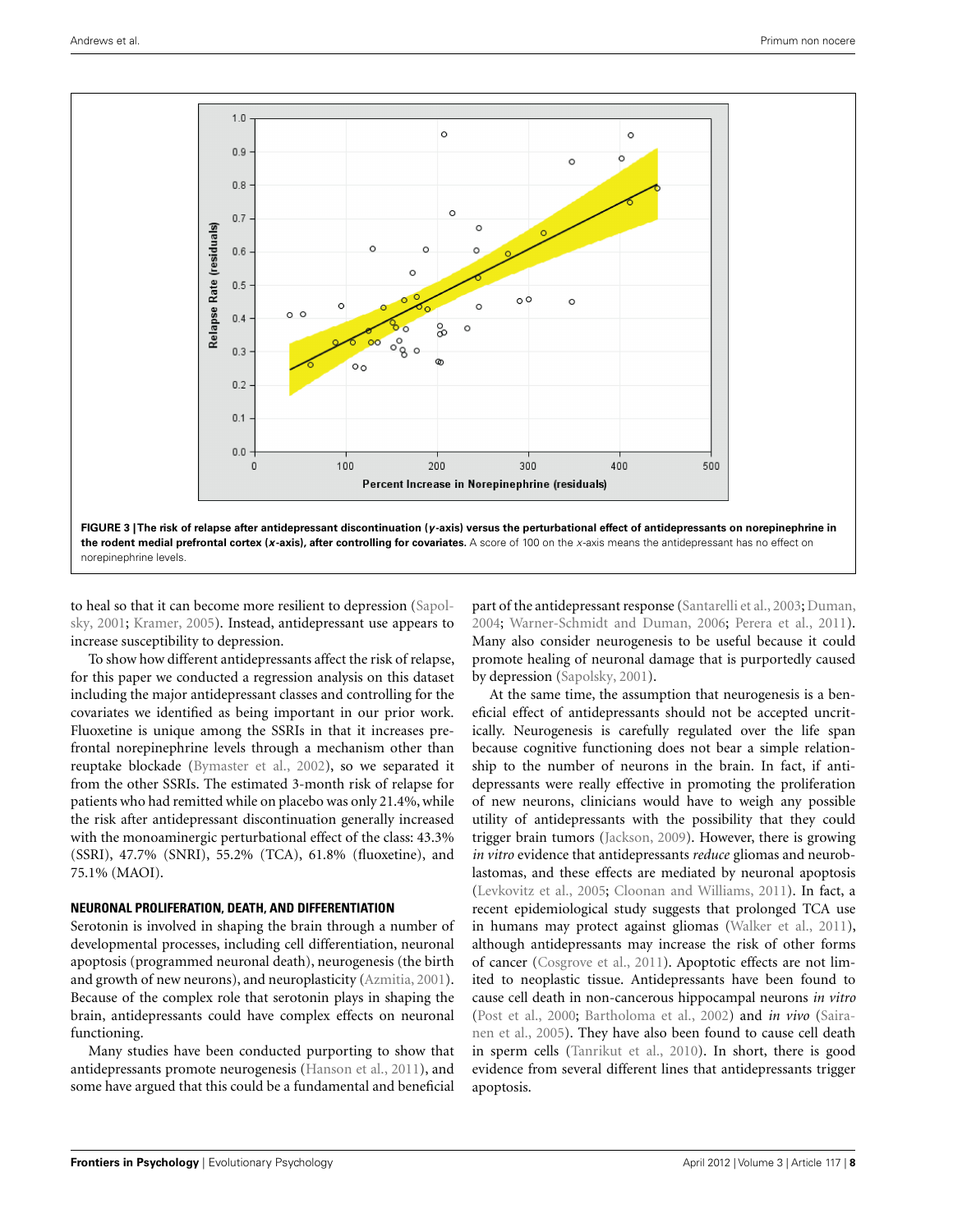It would be extremely odd if antidepressants *directly and concomitantly* promoted both neurogenesis and neuronal apoptosis. In fact, the evidence of antidepressant triggered neurogenesis is equivocal [\(Jackson](#page-15-0), [2009](#page-15-0)). At the heart of the matter is the fact that all the studies testing for neurogenesis use a method called 5-bromo-2 -deoxyuridine (BrdU). Other methods may be used as well, but BrdU is nearly always used. BrdU is an analog of the nucleoside thymidine that is incorporated into DNA during synthesis, and the incorporated compound can be detected using immunohistochemistry. Thus, BrdU is a marker of DNA synthesis, which might make it seem to be a good marker of cellular proliferation, since DNA must be synthesized for a cell to divide. However, the interpretation of the BrdU signal is complicated by the fact that BrdU can be incorporated into DNA during processes other than neurogenesis, including DNA repair, abortive cell cycle reentry, and DNA duplication without cellular division [\(Taupin](#page-17-0), [2007\)](#page-17-0). Of particular relevance is the fact that DNA is often synthesized during processes that lead to apoptosis [\(Taupin, 2007](#page-17-0)). The interpretational problems with BrdU have led one reviewer to state that BrdU is "one of the most misused techniques in neuroscience" [\(Taupin, 2007,](#page-17-0) p. 198). Other commentators have stated that "bromodeoxyuridine (BrdU) labeling is often uncritically accepted as proof of neurogenesis when it may well be attributable to a cell cycle-related cell death" [\(Herrup et al.,](#page-15-0) [2004,](#page-15-0) p. 9232).

More recently, researchers have used other methods in conjunction with BrdU to attempt to ascertain the fate of neurons after antidepressant use. Common methods involve assessing neurons for Ki-67 and doublecortin (DCX), both of which are proteins expressed by maturing neurons still going through the cell cycle, and NeuN, which is thought to be a marker of mature neurons that is expressed after doublecortin is downregulated. Positive signals for Ki-67, DCX, or NeuN are frequently interpreted as providing stronger evidence that antidepressants have triggered neuronal growth.

However, a recent study using more sophisticated methodology found no evidence that the antidepressant fluoxetine increased neurogenesis [\(Kobayashi et al.](#page-15-0), [2010](#page-15-0)). But it did find evidence that fluoxetine caused mature neurons to take on immature functional characteristics,including an immature profile of synaptic plasticity and gene expression. Since Ki-67 and DCX are expressed in immature neurons, it is quite possible that dematured neurons increase their expression of Ki-67 and DCX. Importantly, Kobayashi and colleagues found that the dematured neurons still expressed NeuN. Altogether, it is not clear whether any of the methods typically used to assess neuronal growth and maturation are in fact responding only to apoptosis and dematuration.

The dematuration of neurons could be caused by the reduction of serotonin synthesis that occurs when the brain pushes back against the synaptic-enhancing effects of antidepressants (see [Figure 1](#page-4-0); Honig et al., 2009). Constant serotonergic input is needed to maintain the mature state of neurons [\(Azmitia](#page-13-0), [2001](#page-13-0)). When serotonin synthesis is inhibited by parachlorophenylalanine, the cytoskeleton disassembles and synapses and dendrites are lost as neuronal processes retract, all of which indicate a return to an immature, undifferentiated state [\(Chen et al.](#page-14-0), [1994;](#page-14-0) [Wilson et al.,](#page-17-0) [1998;](#page-17-0) [Azmitia, 2001\)](#page-13-0).

Neuronal dematuration, particularly the retraction of neuronal processes, appears to play a role in triggering apoptosis [\(Azmitia,](#page-13-0) [2001\)](#page-13-0), which could explain why antidepressants induce neuronal death. But the functional reason for why "dematuration" triggers apoptosis is not precisely clear. Apoptosis plays a role in removing damaged cells and maintaining homeostasis of differentiated tissues by regulating the equilibrium between the cell death and cell birth [\(Hengartner](#page-15-0), [2000\)](#page-15-0). To maintain tissue homeostasis, inappropriately proliferating cells must be detected and killed. Thus, the body must be able to differentiate between controlled and uncontrolled proliferation to appropriately direct apoptotic processes. Dematuration might be viewed as a signal that the neuron is changing into a malignant proliferative state, making it a target for apoptosis. Similarly, pharmacologically forcing mature neurons to go through a cell cycle causes them to die through apoptotic processes [\(Herrup et al., 2004\)](#page-15-0), perhaps because the sudden change in proliferative status marks them as possible neoplasms.

Another way antidepressants could target neurons for apoptosis is by directly inflicting structural damage on them, since damaged neurons are often the targets of apoptosis [\(Cotran et al.](#page-14-0), [1998;](#page-14-0) [Stergiou and Hengartner, 2004](#page-17-0)). We are only aware of one study that has tested whether antidepressants cause structural damage to neurons [\(Kalia et al., 2000\)](#page-15-0). The study authors found that exposure to clinically relevant doses of fluoxetine (11.4 mg/kg, oral) or sertraline (28.6 mg/kg, oral) for only 4 days caused shortened axons, kinks, and swollen nerve terminals in the brains of otherwise healthy rodents. Such morphological changes are often taken as *de facto* evidence of neuronal damage [\(Kalia et al.](#page-15-0), [2000](#page-15-0)), and similar morphological features are thought to play a role in Parkinson's disease [\(Cheng et al.](#page-14-0), [2010\)](#page-14-0).

Even if they do not directly promote neurogenesis, antidepressants could do so indirectly. When pharmacological interventions trigger neuronal apoptosis, the brain attempts to homeostatically compensate by upregulating neurogenesis. For instance, the induction of neuronal apoptosis in the hippocampus by kainic acid was subsequently followed by an upregulation in neurogenesis in the dentate gyrus and CA3 [\(Dong et al.](#page-14-0), [2003](#page-14-0)). The evidence of neurogenesis was not significant 18 days after the administration of kainic acid, but it was significant after 33 days. One study has shown that fluoxetine increased neuronal progenitor cells, but this was only 30 days after fluoxetine treatment had stopped [\(Encinas et al.](#page-14-0), [2006\)](#page-14-0). It seems possible that antidepressants only induce neurogenesis indirectly as a result of the brain attempting to compensate for their apoptotic effects.

In general, neuronal dematuration and damage are likely to interfere with proper brain functioning [\(Jackson, 2008, 2009\)](#page-15-0). The Parkinsonian-like morphological characteristics caused by antidepressants could explain why antidepressants can induce tardive dys[kinesia \(involuntary, repetitive body movements;](#page-14-0) El-Mallakh et al.,[2011\)](#page-14-0). In rodents, repeated administration of antidepressants has been found to impair performance on a variety of learning tasks, including passive avoidance, elevated plus maze, and three-panel runway tasks [\(Ulak et al., 2006;](#page-17-0) [Mutlu et al., 2011](#page-16-0)). In humans, a recent large epidemiological study has found that prolonged antidepressant use was associated with a 70% increase in the risk of mild cognitive impairment in elderly women and an increased risk of probable dementia [\(Goveas et al.](#page-15-0), [2011\)](#page-15-0).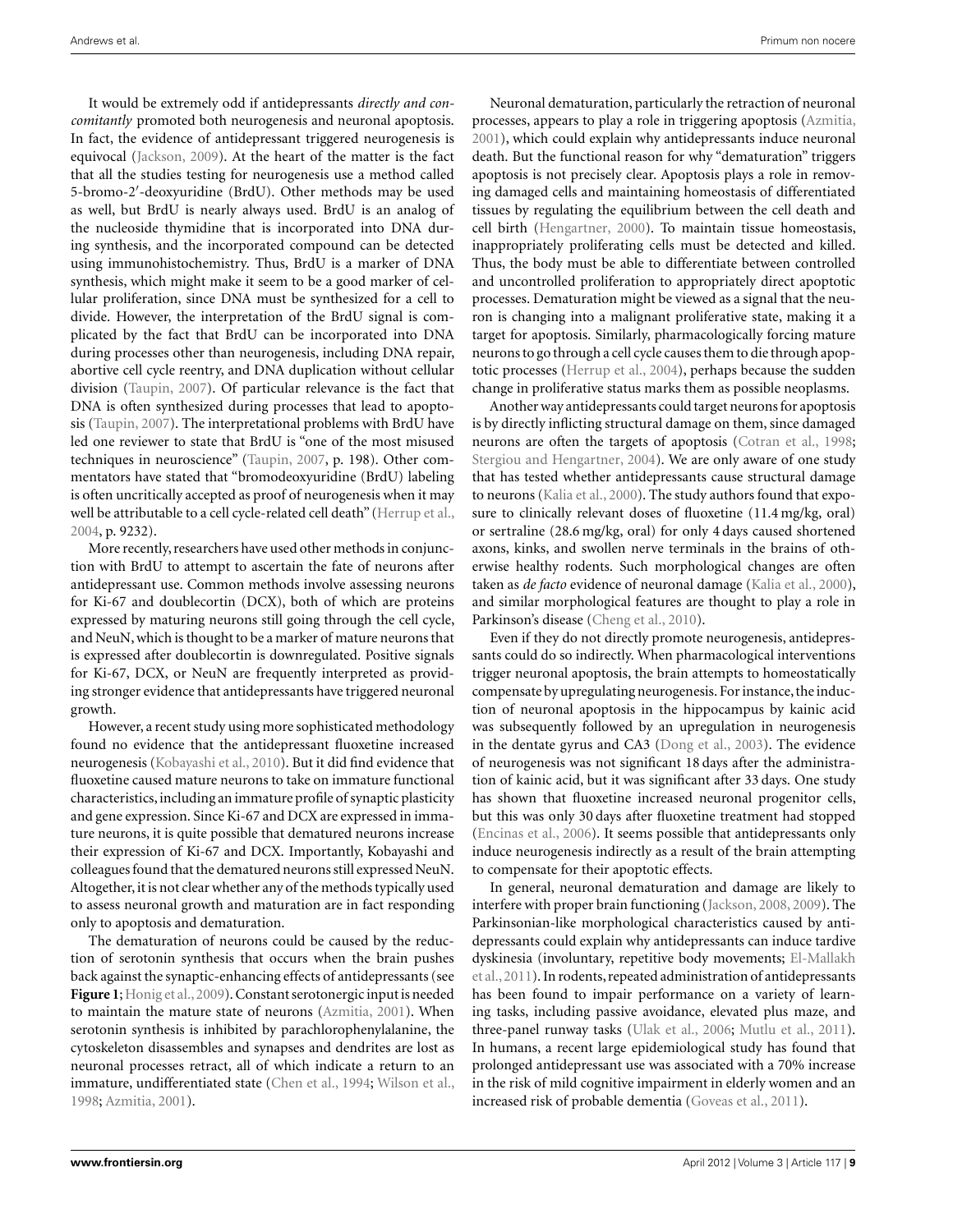# **ATTENTION**

A common symptom of depression is difficulty concentrating. This is due to the fact that depressed people often have persistent thoughts related to their episode called *ruminations* that are resistant to distraction and difficult to suppress. These ruminations interfere with the ability to concentrate on other things. In other words, depression clearly affects the allocation of limited attentional resources – particularly working memory (Andrews and Thomson Jr., [2009](#page-13-0)). These attentional resources are at least partly contr[olled by serotonin](#page-13-0) [\(Carter et al.](#page-14-0)[,](#page-13-0) [2005](#page-14-0)[;](#page-13-0) Andrews and Thomson Jr., [2009\)](#page-13-0). Consequently, antidepressants could disrupt attentional processes.

One study has shown that the antidepressant sertraline decreases rumination in patients with dysthymia [\(Kelly et al.,](#page-15-0) [2007\)](#page-15-0). The reduction of rumination is widely thought to be beneficial, however the scientific literature suggests otherwise. Interventions that disrupt rumination (e.g., distraction, thought suppression) do tend to r[educe symptoms in the short-term \(](#page-16-0)Morrow and Nolen-Hoeksema, [1990](#page-16-0); [Nolen-Hoeksema and Morrow](#page-16-0), [1993;](#page-16-0) [Vickers and Vogeltanz-Holm](#page-17-0)[,](#page-13-0) [2003](#page-17-0)[;](#page-13-0) [Park et al., 2004;](#page-16-0) Andrews et al., [2007\)](#page-13-0), but they tend to increase symptoms in the longterm [\(Schmaling et al., 2002;](#page-17-0) [Wenzlaff and Luxton](#page-17-0)[,](#page-15-0) [2003](#page-17-0)[;](#page-15-0) Hayes et al., [2005](#page-15-0)), suggesting that the short-term effects are palliative and do not address cause [\(Andrews and Thomson Jr.](#page-13-0), [2009](#page-13-0)). On the other hand, interventions that encourage rumination (e.g., writing about one's strongest thoughts and feelings related to the episode) have been found to increase insight and shorten the duration of episodes [\(Hayes et al., 2005, 2007](#page-15-0); [Gortner et al.](#page-14-0), [2006;](#page-14-0) [Graf et al., 2008\)](#page-15-0), suggesting that these interventions address cause [\(Andrews and Thomson Jr., 2009](#page-13-0)). In other words, the disruption of rumination may not be productive.

In any event, other research shows that antidepressants have negative effects on attention. When administered to nondepressed volunteers for several weeks, they tend to impair cognition [\(Hindmarch, 2009\)](#page-15-0), particularly on tasks that require highly focused working memory or vigilance [\(Schmitt et al., 2001](#page-17-0), [2002;](#page-17-0) [Riedel et al.](#page-16-0), [2005\)](#page-16-0).

Of particular interest are experiments showing that antidepressants interfere with driving performance – a task that requires sustained vigilance [\(Ramaekers et al.](#page-16-0), [1995](#page-16-0); [O'Hanlon et al.](#page-16-0), [1998;](#page-16-0) [Wingen et al., 2005\)](#page-17-0). Recently, these researchers have extended their studies to examine the effects of antidepressants and other prescription drugs on real world driving accidents using a primary care database in the United Kingdom [\(Gibson et al., 2009](#page-14-0)). Using the year prior to drug exposure as a baseline [incident rate ratio (IRR) = 1], people who took SSRIs were at a greater risk of a driving accident in the 4-week period before first being prescribed the drug (IRR = 1.7, 95% CI = 1.47–1.99). This suggests that depression, anxiety, or other conditions that lead to antidepressant use are risk factors for accidents. In the first 4-week period of SSRI use, however, the risk of driving accidents returned to baseline (IRR =  $0.92$ ,  $95\%$  CI =  $0.75-1.12$ ). Taken in isolation, this would seem to suggest antidepressants protect against driving accidents. But SSRIs only reduce symptoms after several weeks of continuous use, and this was not a placebo-controlled study, so it is possible that the reduced risk was attributable to other effects of seeking help rather than the SSRI. Indeed, there was a

similar reduction in driving accident risk in the 4-week period of first use of other drugs that interfere with attention (benzodiazepines, non-benzodiazepine hypnotics, beta-blockers, opioids, and antihistamines). After 4 weeks of use, however, the risk of driving accidents increased and remained increased for the duration of SSRI treatment (IRR = 1.16, 95% CI = 1.06–1.28). Once SSRI treatment was discontinued, the risk of accidents returned to baseline (IRR =  $1.03$ , 95% CI =  $0.92-1.16$ ). Similarly, benzodiazepines, non-benzodiazepine hypnotics, opioids, and antihistamines showed an increased risk of accidents with prolonged use that returned to baseline upon discontinuation. Overall, the pattern suggests that SSRIs – as well as benzodiazepines, hypnotics, opioids, and antihistamines – increase the risk of driving accidents.

Antidepressant use is associated with an increased risk of falling and bone fractures in the elderly [\(Cumming, 1998\)](#page-14-0). This may also be attributable to the effects of antidepressants on attention, since avoiding falls requires vigilance in the elderly [\(Holtzer et al.](#page-15-0), [2007](#page-15-0)). However, the risk of bone fracture after a fall is probably increased because SSRIs lower bone mineral density [\(Moret et al., 2009\)](#page-16-0).

# **GASTROINTESTINAL FUNCTION**

Antidepressants that block the serotonin transporter can cause long-term increases in serotonin in the gut because transporter uptake is the primary mechanism for clearing serotonin. There are backup transporters that can take up serotonin in the gut, but they are less efficient and do not completely compensate for the loss of function of the serotonin transporter [\(Gershon and Tack](#page-14-0), [2007](#page-14-0)). As discussed above, elevated levels of serotonin in the intestinal lining are associated with irritable bowel syndrome, characterized by pain, diarrhea, constipation, indigestion, bloating, and headache. Antidepressants that bind to the serotonin transporter could cause similar symptoms. In fact, pain, diarrhea, constipation, indigestion, bloating, and headache are common side effects of antidepressants, with frequencies ranging from 13.8 to 22.9% in one recent study [\(Zimmerman et al.](#page-17-0), [2010\)](#page-17-0).

# **PLATELET ACTIVATION AND THE CLOTTING PROCESS**

Serotonin is involved in platelet activation, which is important in the clotting process [\(Heger and Collins](#page-15-0), [2004\)](#page-15-0). Platelets take in serotonin from the plasma via the serotonin transporter, and the serotonin molecules aggregate in the form of dense granules. When these granules are released, they activate processes that cause pro-aggregating proteins to be released from the platelet (Heger and Collins, [2004](#page-15-0)). Thus, the clotting process requires stores of serotonin in platelets.

Platelet activation also plays a role in atherosclerosis and thrombosis [\(Gawaz et al., 2005](#page-14-0); [Weber](#page-17-0), [2005\)](#page-17-0). Research on depressed patients has shown that plasma levels of serotonin are reduced, platelet levels are elevated, and pro-aggregating processes are enhanced, possibly increasing the risk of cardiovascular events [\(Musselman et al.](#page-16-0), [2000](#page-16-0); [Bakkaloglu et al., 2008](#page-13-0); [Flock et al.](#page-14-0), [2010](#page-14-0)).

Antidepressants that bind to the serotonin transporter, such as the SSRIs, can affect processes that depend on platelet activation. SSRIs block the uptake of serotonin into the platelet, which causes serum levels of serotonin to increase, platelet levels to decrease, and the inhibition of pro-aggregating processes [\(Musselman et al.,](#page-16-0) [2000;](#page-16-0) [Bakkaloglu et al.](#page-13-0), [2008;](#page-13-0) [Flock et al., 2010](#page-14-0)).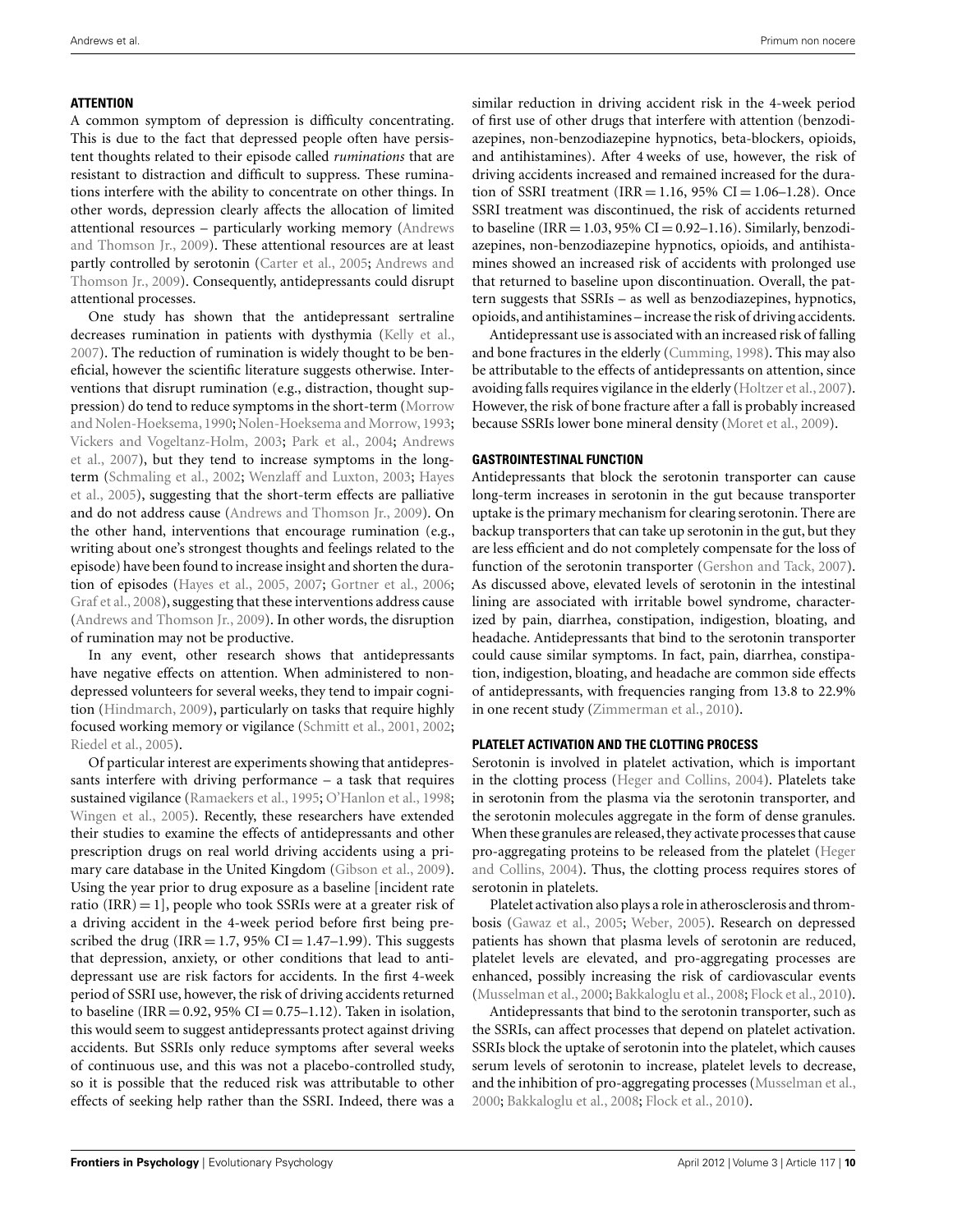# <span id="page-10-0"></span>**ABNORMAL BLEEDING**

Consistent with inhibition of the clotting process, there is growing evidence that SSRIs increase the risk of abnormal bleeding. Antidepressant users are more likely to be hospitalized for abnormal bleeding [\(Meijer et al.](#page-16-0), [2004\)](#page-16-0) and lose more blood during elective surgery [\(van Haelst et al., 2010\)](#page-17-0). A recent population based case-control study in Denmark found that SSRI users are also at modestly increased risk of upper gastrointestinal bleeding, but the risk increases further when SSRIs are used in association with other anti-thrombotic drugs, such as NSAIDs (**Table 4**; [Dall et al.](#page-14-0), [2009](#page-14-0)).

# **CARDIAC EVENTS**

Depression is associated with an increased risk of cardiovascular disease, particularly myocardial infarction, coronary heart disease, and stroke [\(Van der Kooy et al., 2007](#page-17-0); [Pozuelo et al.](#page-16-0), [2009\)](#page-16-0). As discussed above, these increased risks may be partly due to the effects of serotonin on platelet activation. Researchers have therefore speculated that antidepressants that bind to the serotonin transporter might be useful treatments for cardiac patients.

A recent study suggests that antidepressant use may help protect cardiac patients against cardiac related death while in the hospital [\(Hata et al., 2011\)](#page-15-0). However, several limitations of the study are worth noting: specifically, the sample size was small, patients were not randomized to the antidepressant treatment, and it was not placebo-controlled. Indeed, the epidemiological literature on antidepressant effects on cardiac events is mixed. TCAs are generally associated with an increase in cardiac events, due to anticholinergi[c properties, NE reuptake blockade, and other effects \(](#page-14-0)Cohen et al., [1996](#page-14-0); [Tata et al.](#page-17-0), [2005](#page-17-0)). However, studies on SSRIs have produce[d mixed results, with some showing a protective effect \(](#page-17-0)Sauer et al., [2003;](#page-17-0) [Monster et al., 2004;](#page-16-0) [Schlienger et al.](#page-17-0), [2004\)](#page-17-0), others showing no effect [\(Cohen et al.](#page-14-0), [2000;](#page-14-0) [Meier et al., 2001\)](#page-16-0), and still others showing an increased risk of cardiac events [\(Tata et al.,](#page-17-0) [2005\)](#page-17-0). Moreover, controlled trials have not, at least thus far, shown that SSRIs or psychotropic treatments have much effect on cardiac events in cardiac patients [\(Pozuelo et al., 2009](#page-16-0)).

# **CEREBROVASCULAR EVENTS**

In principle, the anticoagulant properties of SSRIs could reduce occurrences of stroke, which could also increase survival in stroke patients. One widely cited study has explored the mortality effects of antidepressant treatment in the aftermath of stroke (Jorge

| Table 4   Risk of upper gastrointestinal bleeding as a function of |  |
|--------------------------------------------------------------------|--|
| current use of SSRIs, aspirin, and other NSAIDs.                   |  |

| <b>Medications used</b>           | Adjusted odds ratio (95% CI) |
|-----------------------------------|------------------------------|
| SSRI alone                        | $1.7(1.01 - 2.8)$            |
| Aspirin alone                     | $2.4(1.72 - 3.3)$            |
| Other NSAIDs alone                | $4.3(3.7-5.1)$               |
| SSRI and aspirin, no other NSAIDs | $3.0(0.96 - 9.2)$            |
| Aspirin and other NSAIDs, no SSRI | 13 (8.7-20)                  |
| SSRI and other NSAIDs, no aspirin | $8.0(4.8-13)$                |
| SSRI, aspirin, and other NSAIDs   | 28 (7.6-103)                 |
|                                   |                              |

Adapted from [Dall et al. \(2009\)](#page-14-0).

et al., [2003\)](#page-15-0). One hundred and four stroke patients were randomly assigned to 3 months of antidepressant use (nortriptyline or fluoxetine) or placebo, and then followed up 9 years later. Antidepressant use was associated with a significantly higher 9 year survival rate, which seems to contradict the epidemiological findings discussed above. Unfortunately, the randomization was unsuccessful. The patients in the placebo group were significantly more likely to have diabetes, and they tended to be older, more obese,more likely to have atrial fibrillation, and more likely to have chronic pulmonary obstruction, all of which are serious problems that could have contributed to the higher mortality rate. This study has been criticized for failing to control for these differences and other errors [\(Sonis](#page-17-0), [2004;](#page-17-0) [Ghaemi and Thommi](#page-14-0), [2010](#page-14-0)). If the study authors had re-analyzed the data controlling for these differences, they could have silenced the critics, but the authors declined to do so [\(Jorge et al., 2004](#page-15-0)).

Moreover, any beneficial anticoagulant effects may be counterbalanced by negative anticoagulant effects, so the overall effect may be neutral. Indeed, large meta-analyses on the effects of other anticoagulants in stroke patients find that they have no net effect on mortality [\(Paciaroni et al.](#page-16-0), [2007](#page-16-0); [Sandercock et al.](#page-17-0), [2008](#page-17-0)). Anticoagulants decrease the risk of recurrent ischemic strokes, but this benefit is offset by the increased risk of intracranial hemorrhages. Similarly, the beneficial effects of anticoagulants in reducing the frequency of pulmonary emboli are counter-balanced by the increased risk of extracranial hemorrhages [\(Sandercock et al.,](#page-17-0) [2008\)](#page-17-0). Given the strength of this literature, it would be surprising if future research demonstrated an unambiguous positive net effect of antidepressants on mortality in stroke patients.

It has also been argued that antidepressants could promote recovery from stroke [\(Kramer, 2011\)](#page-16-0). A recent randomized clinical trial in France involved 118 patients with recent ischemic stroke and given early treatment with fluoxetine or placebo. The fluoxetine group showed greater motor recovery at a 90 day follow up [\(Chollet et al.](#page-14-0), [2011](#page-14-0)). Given our discussion above, it is unlikely that fluoxetine promoted recovery due to a direct promotion of neurogenesis. However, the clearance of damaged neurons through apoptosis, the dematuration of adult neurons (which might increase plasticity), and compensatory neurogenesis could have all contributed to greater recovery. Another way in which antidepressants could contribute to motor recovery after stroke is by enhancing extracellular serotonin levels, since serotonin plays a role in repetitive and gross motor activity [\(Jacobs and Fornal](#page-15-0), [1995,](#page-15-0) [1999\)](#page-15-0). In any event, while promising, the effects of antidepressants on motor recovery after stroke must be confirmed.

### **REPRODUCTIVE FUNCTION**

Serotonin is an important regulator of various aspects of reproduction [\(Azmitia](#page-13-0), [2001](#page-13-0)). While depression is itself associated with impaired sexual behavior, most antidepressants increase the degree of impaired sexual functioning in men and women, including various aspects of desire, arousal, and orgasm [\(Serretti and Chiesa,](#page-17-0) [2009\)](#page-17-0). TCAs and at least some SSRIs have adverse effects on sperm moti[lity,](#page-17-0) [volume,](#page-17-0) [and](#page-17-0) [morphology](#page-17-0) [\(Hendrick et al., 2000](#page-15-0)[;](#page-17-0) Tanrikut et al., [2010](#page-17-0)). There are also case reports that antidepressants may impair the affective dimensions of romantic love and attachment [\(Fisher and Thomson, 2006\)](#page-14-0).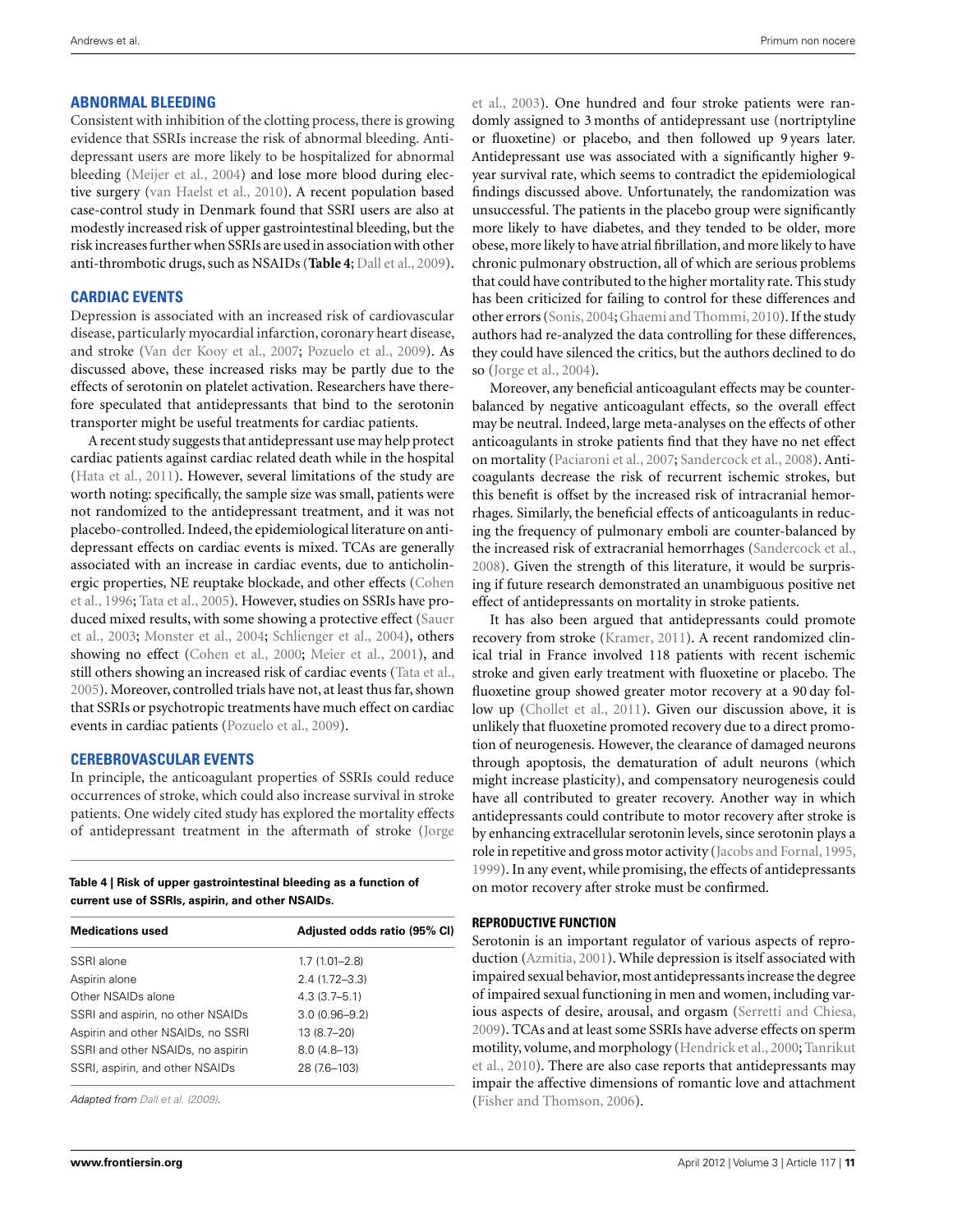# **DEVELOPMENT**

Serotonin plays important role in development [\(Azmitia, 2001\)](#page-13-0), so antidepressants could affect developmental processes. Depression is common among pregnant and lactating mothers, and antidepress[ants are frequently prescribed](#page-14-0) [\(Moret et al.](#page-16-0)[,](#page-14-0) [2009;](#page-16-0) Ellfolk and Malm, [2010](#page-14-0)). SSRIs pass through the placental barrier and maternal milk, so antidepressants have the opportunity to affect the development of the fetus and the neonate [\(Moret et al., 2009;](#page-16-0) [Ellfolk and Malm, 2010\)](#page-14-0). When administered during pregnancy, SSRIs may increase the risk of a preterm delivery and low birth weight, alt[hough the results are mixed and inconclusive \(](#page-14-0)Ellfolk and Malm, [2010\)](#page-14-0). Some SSRIs – particularly paroxetine – also appear to be mild fetal teratogens [\(Bar-Oz et al.](#page-13-0), [2007;](#page-13-0) [Cole et al.,](#page-14-0) [2007\)](#page-14-0). In one meta-analysis, first-term exposure to paroxetine was associated with an adjusted odds ratio of 1.89 for congenital defects [\(Cole et al.](#page-14-0), [2007](#page-14-0)). SSRI exposure during the third trimester has been associated with medication withdrawal symptoms in the newborn, including abnormal crying, irritability, and convulsions [\(Moret et al., 2009](#page-16-0); [Ellfolk and Malm, 2010\)](#page-14-0). Third trimester SSRI exposure has also been associated with an increased risk of persistent pulmonary hypertension in the newborn, which is a serious condition with a mortality rate of about 10% [\(Ellfolk and Malm,](#page-14-0) [2010\)](#page-14-0).

Researchers are continuing to investigate the long-term developmental effec[ts of prenatal and neonatal exposure to SSRIs \(](#page-14-0)Ell-folk and Malm, [2010](#page-15-0); [Homberg et al.](#page-15-0), 2010). Recently, a study found that fetal exposure to SSRIs, particularly during the first trimester, was associated with an increased risk of developing autism spectrum disorders [\(Croen et al.](#page-14-0), [2011\)](#page-14-0).

# **ELECTROLYTE HOMEOSTASIS**

Serotonin is important in regulating water balance and electrolyte homeostasis [\(Johnson and Thunhorst, 1997;](#page-15-0) [Elgot et al., 2009;](#page-14-0) [Fonseca et al., 2009](#page-14-0)). The body normally keeps serum concentrations of sodium within 135–145 mEq/L, and hyponatremia occurs when levels fall below 130 mEq/L [\(Moret et al.](#page-16-0), [2009\)](#page-16-0). Between 120 and 130 mEq/L, hyponatremia can cause nausea, headache, malaise and lethargy, muscle cramps, and disorientation. Lower levels are associated with seizures, coma, respiratory arrest, and death. Although the mechanism is unclear, SSRI use is associated with an increased risk of hyponatremia in the elderly, with studies showi[ng an increased risk ranging from 0.5 to 32% \(](#page-15-0)Jacob and Spinler, [2006](#page-15-0)). A large epidemiological study in the UK found that the risk of hyponatremia increased by 50% or more for several commonly prescribed antidepressants – citalopram, escitalopram, fluoxetine, and venlafaxine [\(Coupland et al.](#page-14-0), [2011](#page-14-0)). The harmful effects of hyponatremia may be exacerbated in patients who take diuretics and other medications [\(Moret et al., 2009\)](#page-16-0).

# **SUICIDAL BEHAVIOR**

Depression is a risk factor for suicidal ideation and behavior,which suggests that antidepressants might reduce these risks. However, there is well-known controversy over whether antidepressant use reduces or increases suicidal behavior [\(Baldessarini et al.](#page-13-0), [2007;](#page-13-0) [Reeves and Ladner](#page-16-0), [2010](#page-16-0)). The largest, most recent meta-analyses of randomized, placebo-controlled trials generally find a positive association between antidepressant use and suicidal behavior. In

one meta-analysis involving 702 trials and over 87,000 patients, SSRI use was associated with an increased risk of suicide attempts [\(Fergusson et al., 2005](#page-14-0)). In another meta-analysis of 342 randomized, double-blind, placebo-controlled trials submitted to the FDA involving over 99,000 patients, antidepressant use was associated with an increased risk of suicidal behavior in children, adolescents, and young adults [\(Stone et al.](#page-17-0), [2009](#page-17-0)). But it had no overall effect in adults aged 25–65, and it reduced the risk in the elderly. The reason for the age effect is unknown and worth further investigation. On the other hand, in a recent large epidemiological study in the UK that controlled for many important covariates, including depressive symptoms, patients over 65 years old who were not taking any antidepressant had a 0.25% chance of harming themselve[s or making a suicide attempt over a 1 year period \(](#page-14-0)Coupland et al., [2011](#page-14-0)). However, the risk was higher for antidepressant use: 0.43% (TCAs), 0.55% (SSRIs), 1.30% (mirtazapine or venlafaxine). In short, the empirical literature is complex and it is not possible to make any strong conclusions based on it, except that antidepressant-induced suicide is rare [\(Baldessarini et al.](#page-13-0), [2007;](#page-13-0) [Reeves and Ladner, 2010\)](#page-16-0). In any event, uncertainty about the effects of antidepressants on suicidal behavior is germane to the costs and benefits of antidepressants.

# **OTHER SIDE EFFECTS**

Reviews of other side effects are readily available [\(Brambilla et al.,](#page-13-0) [2005;](#page-13-0) [Stahl](#page-17-0), [2008;](#page-17-0) [Zimmerman et al., 2010](#page-17-0)), so we do not address them here. We merely note that 50–60% of antidepressant users report experiencing gastrointestinal, sexual, and other significant side effects [\(Brambilla et al., 2005;](#page-13-0) [Serretti and Chiesa](#page-17-0), [2009;](#page-17-0) [Zimmerman et al., 2010](#page-17-0)), and that these side effects are unpleasant enough that they are one of the most common reasons for discontinuing them [\(Demyttenaere et al., 2001;](#page-14-0) [Bull et al., 2002](#page-14-0)).

## **DO ANTIDEPRESSANTS DO MORE HARM THAN GOOD?**

It is a principle of evolutionary medicine that the disruption of evolved adaptations will degrade biological functioning. Antidepressants disrupt the functioning of the homeostatic mechanisms that regulate serotonin throughout the body, and our review shows that antidepressants have adverse effects on every major system regulated by serotonin.

Antidepressants increase the brain's susceptibility to future episodes of depression [\(Andrews et al.](#page-13-0), [2011\)](#page-13-0). They cause neuronal damage [\(Kalia et al.](#page-15-0), [2000\)](#page-15-0), apoptosis [\(Post et al.](#page-16-0), [2000;](#page-16-0) Bartholoma et al., [2002;](#page-13-0) [Sairanen et al.](#page-17-0)[,](#page-15-0) [2005](#page-17-0)[\), and dematuration \(](#page-15-0)Kobayashi et al., [2010\)](#page-15-0). The evidence that antidepressants directly promote neurogenesis is equivocal. It is quite possible that any neurogenesis that does take place is a compensatory response of the brain to antidepressant-induced apoptosis. Antidepressants can also cause probl[ems in early development](#page-14-0) [\(Moret et al.](#page-16-0)[,](#page-14-0) [2009;](#page-16-0) Ellfolk and Malm, [2010](#page-14-0)), and they have adverse effects on sexual and romantic life [\(Fisher and Thomson, 2006](#page-14-0); [Serretti and Chiesa, 2009](#page-17-0)), and an increased risk of hyponatremia [\(Jacob and Spinler, 2006](#page-15-0)), bleeding [\(Meijer et al.](#page-16-0), [2004](#page-16-0); [Dall et al.](#page-14-0)[,](#page-17-0) [2009\)](#page-14-0)[, and stroke \(](#page-17-0)Smoller et al., [2009;](#page-17-0) [Trifiro et al.](#page-17-0), [2010\)](#page-17-0).

The primary benefit of antidepressants is thought to be the reduction of depressive symptoms, a view that presupposes depression is the result of brain malfunction. An alternate view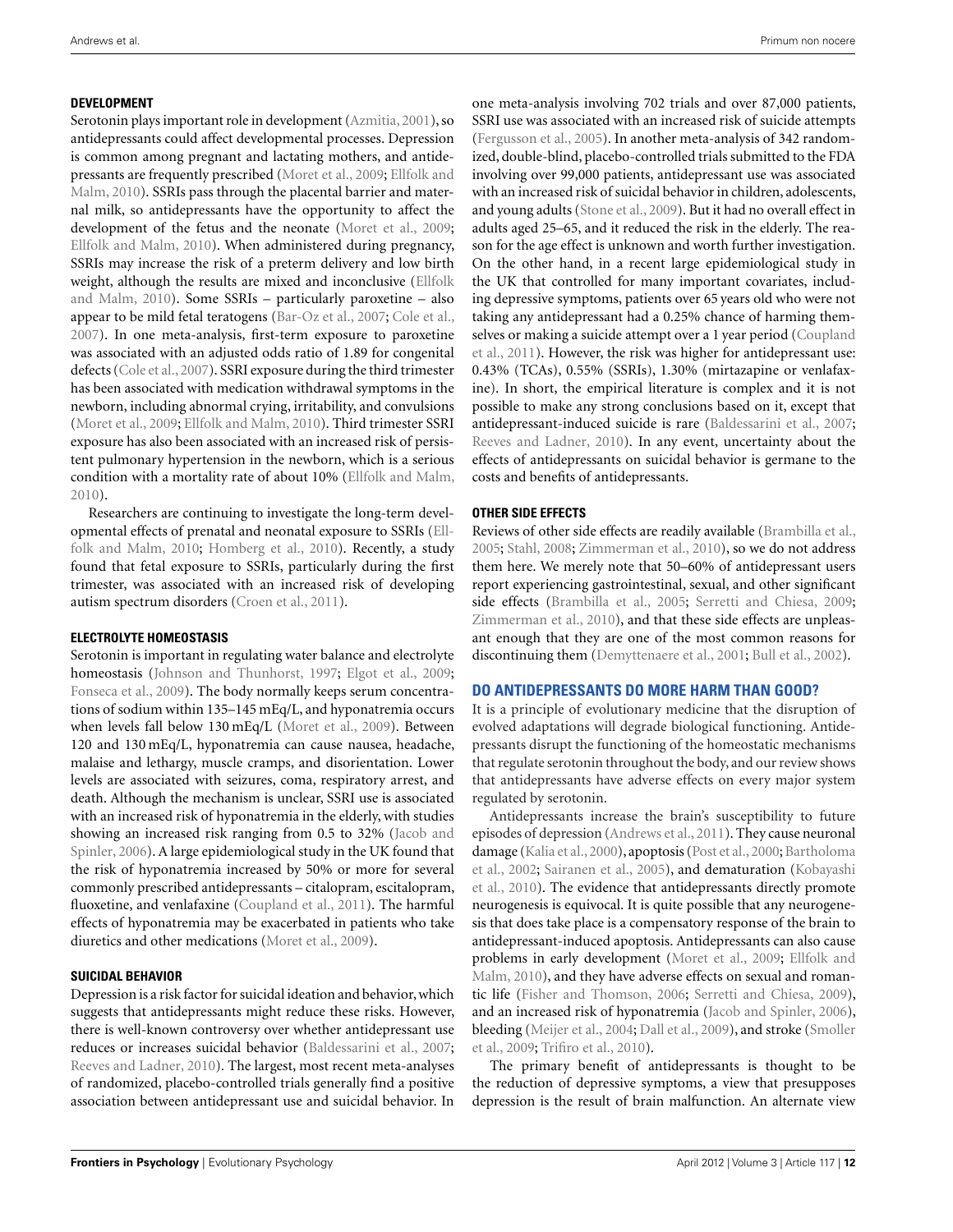is that current diagnostic criteria do not accurately distinguish between true instances of disorder and normal, evolved emotional respo[nses to stressors \(Wakefield, 1992, 1999;](#page-17-0) Watson and Andrews, [2002](#page-17-0); [Hagen](#page-15-0), [2003](#page-15-0); [Horwitz and Wakefield](#page-15-0), [2007;](#page-15-0) [Andrews and Thomson Jr.](#page-13-0), [2009](#page-13-0); [Andrews et al.](#page-13-0), [2011\)](#page-13-0). This latter view suggests that the pharmacological disruption of depressive symptoms could negatively affect the ability to cope with or manage stressors. In any event, we reviewed several findings indicating that the depressed brain pushes back against the symptom reducing effects of antidepressant medications (in patients meeting diagnostic criteria for MDD) in ways indicating that depressive symptoms are under homeostatic control. Thus, even by the debatable metric of symptom reduction, antidepressants are of limited benefit.

The limited symptom reducing effects of antidepressants, and the large number of adverse health effects, suggests that antidepressants could generally do more harm than good – though they may be helpful for certain populations (e.g., those with brain cancers or recovering from stroke). However, it is undoubtedly true that the list of beneficial and harmful effects of antidepressants that we have listed in this review is incomplete. So, while we had difficulty finding strong evidence of beneficial effects, it is possible that antidepressants have a significant beneficial effect not yet identified. Moreover, since the benefits and costs are in different currencies, it is difficult to directly compare them. Finally, the effects differ in their frequency and their effect size, and some of them are rare. In some instances, we simply do not yet have information on effect size or frequency (e.g., antidepressant triggered apoptosis). Each of these issues could make it more difficult to conclude what the overall effect of antidepressants is.

These problems can largely be circumvented by examining the effects of antidepressants on mortality. Mortality data naturally synthesizes the multiple effects of a drug on biological functioning, including those not considered or identified. If the beneficial effects of antidepressants in reducing any harmful symptoms outweigh the detrimental effects in disrupting homeostatic mechanisms, then they should increase survival. Conversely, if the harmful effects of antidepressants outweigh the beneficial effects, then they should decrease survival.

Depression itself is associated with an increased risk of death, primarily [through](#page-17-0) [its](#page-17-0) [effects](#page-17-0) [on](#page-17-0) [cardiovascular](#page-17-0) [disease](#page-17-0) [\(](#page-17-0)Van der Kooy et al., [2007](#page-17-0); [Pozuelo et al.](#page-16-0), [2009](#page-16-0)). But does antidepressant use increase or decrease the risk of death? Three recent, large, prospective epidemiological studies have found that, even after controlling for depressive symptoms, antidepressant use is associated with an incr[eased risk of death in the elderly](#page-13-0) [\(Smoller et al.](#page-17-0)[,](#page-13-0) [2009](#page-17-0)[;](#page-13-0) Almeida et al., [2010;](#page-13-0) [Coupland et al., 2011](#page-14-0)).

The most recent study involved patients in the United Kingdom over 65 years old (average  $age = 75$ ) who had received a diagnosis of depression between 1996 and 2007 [\(Coupland et al., 2011](#page-14-0)). The 1-year risk of death after controlling for a large number of covariates (including the severity of depressive symptoms) was as follows: 7.04% (no antidepressant use), 8.12% (TCAs), 10.61% (SSRIs), and 11.43% (other antidepressants). Put another way, out of 1000 elderly people taking antidepressants, the number of deaths per year caused by antidepressants was estimated to be 10.8 (for TCAs), 35.7 (for SSRIs), and 43.9 (for other antidepressants).

Another study estimated that antidepressants caused the deaths of roughly 5 in 1000 elderly women per year, with no differences in the class of antidepressant [\(Smoller et al.](#page-17-0), [2009](#page-17-0)). The lower estimate in this study could be due to the fact that the women were somewhat younger (age range = 50–79) and perhaps more resilient to the harmful effects of antidepressants.

In comparison, rofecoxib (Vioxx) was pulled off the market amidst evidence that it caused about 7.2 cardiovascular events per 1000 patient-years and a lower risk of death [\(Bresalier et al.](#page-14-0), [2005](#page-14-0)). An important limitation is that the Vioxx studies were randomized, placebo-controlled experiments, while the antidepressant studies were not. But the antidepressant-mortality surveys nevertheless suggest that antidepressants are increasing the risk of death, a point that can only be definitively disproved by conducting controlled experiments on the mortality effects of antidepressants.

Another important limitation of the antidepressant-mortality studies is the fact that they deal exclusively with the elderly. It is possible that young adults who take antidepressants are more resilient to their harmful effects and will experience a much smaller risk of death than the elderly, although this should not simply be assumed. Moreover, many people take antidepressants for years throughout their adult life, and it is unclear what the cumulative impact is over years of use. The cumulative effects of antidepressants on the integrity of the brain and peripheral processes could shorten the lifespan considerably. Current research is unable to rule out this possibility.

# **CONCLUSION**

We have reviewed a great deal of evidence of the effects of antidepressants on serotonergic processes throughout the body. Some of the effects are widely known, but they have been largely ignored in debates about the utility of antidepressants. Indeed, it is widely believed that antidepressant medications are both safe and effective; however, this belief was formed in the absence of adequate scientific verification. The weight of current evidence suggests that, in general, antidepressants are neither safe nor effective; they appear to do more harm than good.

Further research on their effects is clearly needed. We note a few areas of particular importance. First, after antidepressant discontinuation some people report depressive symptoms that are more severe than the initial symptoms that prompted antidepressant treatment. This should be formally tested, and if confirmed it would provide further support for the homeostatic rebound argument we presented above. Second, more research should be conducted on how best to interpret the BrdU signal in the context of antidepressant use. Does it reflect apoptosis, neurogenesis, or both? Particularly helpful would be studies that examine the temporal relationship between the BrdU signal and independent measures of apoptosis and neurogenesis. Third, more studies should examine the morphological changes in neurons that take place with repeated administration of serotonergic antidepressants [\(Kalia et al., 2000](#page-15-0)). Fourth, greater research should be devoted to exploring the possibility that the effects of prolonged antidepressant use on neuronal integrity may cause cognitive decline and dementia [\(Jackson, 2008;](#page-15-0) [Goveas et al.](#page-15-0), [2011](#page-15-0)). Finally, greater research should be devoted to the effects of antidepressants on longevity. The quickest experiments could be done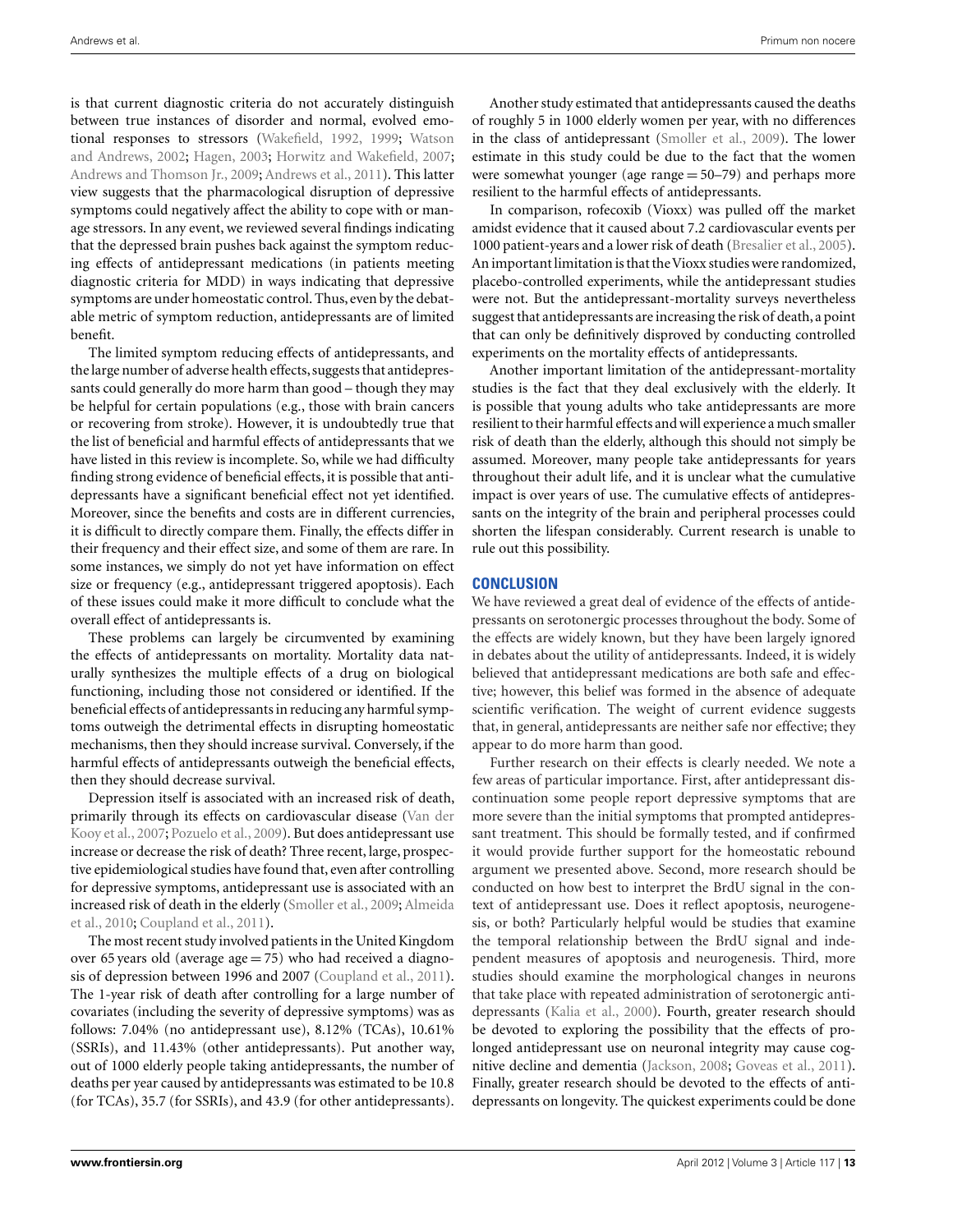<span id="page-13-0"></span>on rodents. That such studies were not done decades ago, before antidepressants were approved for widespread use, is troublesome.

Such research will give us a better picture of the effects of antidepressants on overall functioning. Nevertheless, from a legal, ethical, and public health perspective, it now seems prudent, on the basis of existing evidence, for individual practitioners and professional medical organizations to revise informed consent guidelines and reconsider the status of antidepressants in standards of care for many diagnoses and as the immediate front line treatment for depression. Some patients may be more likely to benefit from antidepressants and less likely to suffer adverse effects, but identifying them will require further research and greater understanding of the etiology of depression.

Patients should be informed that current research suggests that unless they have very severe depression, the symptom reducing effects of antidepressants are modest and are not considered clinically significant. Unless there are rapid-onset adverse side effects, antidepressant therapy usually lasts for months. Patients should be

#### **REFERENCES**

- Adell, A., Castro, E., Celeda, P., Bortolozzi, A., Pazos, A., and Artigas, F. (2005). Strategies for productring faster acting antidepressants. *Drug Discov. Today* 10, 578–585.
- Almeida, O. P., Alfonso, H., Hankey, G. J., and Flicker, L. (2010). Depression, antidepressant use and mortality in later life: the health in men study. *PLoS ONE* 5, e11266. doi[:10.1371/journal.pone.0011266](http://dx.doi.org/10.1371/journal.pone.0011266)
- Amat, J., Baratta, M. V., Paul, E., Bland, S. T., Watkins, L. R., and Maier, S. F. (2005). Medial prefrontal cortex determines how stressor controllability affects behavior and dorsal raphe nucleus. *Nat. Neurosci.* 8, 365–371.
- Amat, J., Paul, E., Zarza, C., Watkins, L. R., and Maier, S. F. (2006). Previous experience with behavioral control over stress blocks the behavioral and dorsal raphe nucleus activating effects of later uncontrollable stress: role of the ventral medial prefrontal cortex. *J. Neurosci.* 26, 13264–13272.
- American Psychiatric Association (APA). (2000a). *Handbook of Psychiatric Measures*. Washington, DC: American Psychiatric Association.
- American Psychiatric Association (APA). (2000b). *(DSM-IV-TR) Diagnostic and Statistical Manual of Mental Disorders*, 4th Edn, Text Revision Edn. Washington, DC: American Psychiatric Press, Inc.
- Andrews, P. W., Aggen, S. H., Miller, G. F., Radi, C., Dencoff, J. E., and Neale, M. C. (2007). The functional design of depression's influence on attention: a preliminary test of alternative control-

process mechanisms. *Evol. Psychol.* 5, 584–604.

- Andrews, P. W., Kornstein, S. G., Halberstadt, L. J., Gardner, C. O., and Neale, M. C. (2011). Blue again: perturbational effects of antidepressants suggest monoaminergic homeostasis in major depression. *Front. Psychol.* 2:159. doi[:10.3389/fpsyg.2011.00159](http://dx.doi.org/10.3389/fpsyg.2011.00159)
- Andrews, P. W., and Thomson, J. A. Jr. (2009). The bright side of being blue: depression as an adaptation for analyzing complex problems. *Psychol. Rev.* 116, 620–654.
- Angell,M. (2011). *The Epidemic of Mental Illness: Why?* New York: The New York Review of Books.
- Angst, J., Delinistula, A., Stabl, M., and Stassen, H. H. (1993). Is a cutoff score a suitable measure of treatment outcome in short-term trials in depression? A methodological metaanalysis. *Hum. Psychopharmacol.* 8, 311–317.
- Appenheimer, M. M., Chen, Q., Girard, R. A., Wang, W. C., and Evans, S. S. (2005). Impact of feverrange thermal stress on lymphocyteendothelial adhesion and lymphocyte trafficking. *Immunol. Invest.* 34, 295–323.
- Azmitia, E. C. (2001). Modern views on an ancient chemical: serotonin effects on cell proliferation, maturation, and apoptosis. *Brain Res. Bull.* 56, 413–424.
- Azmitia, E. C. (2007). Serotonin and brain: evolution, neuroplasticity, and homeostasis. *Int. Rev. Neurobiol.* 77, 31–56.
- Azmitia, E. C. (2010). "Evolution of serotonin: sunlight to suicide," in *Handbook of the Behavioral Neuro-*

advised that prolonged use might cause mild cognitive impairment and interfere with tasks that require highly focused concentration, such as driving, which may increase the risk of accidents. Patients should also be advised that antidepressants might trigger even more severe depressive episodes when they are discontinued. All patients should be advised of the possible bleeding risks, and physicians should exercise particular caution in prescribing these drugs in conjunction with other diuretic or anti-thrombotic medications. The evidence of harm is strongest in the elderly, who should be advised of the risks of falling, hyponatremia, bleeding, stroke, and death.

#### **ACKNOWLEDGMENTS**

Paul W. Andrews and Michael C. Neale were supported, in part, by NIH grant DA-018673 (PI: Michael C. Neale). The authors thank Grace Jackson, Jack Hettema, Reuven Dukas, Irving Kirsch, Steve Hollon, Gautam Ullal and Stefanie Northover for helpful conversations or comments.

*biology of Serotonin*, eds C. P. Muller and B. L. Jacobs (Burlington, MA: Academic Press), 3–22.

- Bagby, R. M., Ryder, A. G., Schuller, D. R., and Marshall, M. B. (2004). The Hamilton depression rating scale: has the gold standard become a lead weight? *Am. J. Psychiatry* 161, 2163–2177.
- Bakkaloglu, B., Yabanoglu, S., Ozyuksel, B. R., Uaar, G., Ertugrul, A., and Demir, B., Uluğ, B. (2008). Platelet and plasma serotonin levels and platelet monoamine oxidase activity in patients with major depression: effects of sertraline treatment. *Turk. J. Biochem.* 33, 97–103.
- Baldessarini, R. J., Tondo, L., Strombom, I. M., Dominguez, S., Fawcett, J., Licinio, J., Oquendo, M. A., Tollefson, G. D., Valuck, R. J., and Tohen, M. (2007). Ecological studies of antidepressant treatment and suicidal risks. *Harv. Rev. Psychiatry* 15, 133–145.
- Bar-Oz, B., Einarson, T., Einarson, A., Boskovic, R., O'Brien, L., Malm, H., Bérard, A., and Koren, G. (2007). Paroxetine and congenital malformations: meta-analysis and consideration of potential confounding factors. *Clin. Ther.* 29, 918–926.
- Bartholoma, P., Erlandsson, N., Kaufmann, K., Rossler, O. G., Baumann, B., Wirth, T., Giehl, K. M., and Thiel, G. (2002). Neuronal cell death induced by antidepressants: lack of correlation with Egr-1, NF-kappa B and extracellular signal-regulated protein kinase activation. *Biochem. Pharmacol.* 63, 1507–1516.
- Berger, M., Gray, J. A., and Roth, B. L. (2009). The expanded biology

of serotonin. *Annu. Rev. Med.* 60, 355–366.

- Bernard, G. R., Wheeler, A. P., Russell, J. A., Schein, R., Summer, W. R., and Steinberg, K. P., Fulkerson, W. J., Wright, P. E., Christman, B. W., Dupont, W. D., Higgins, S. B., and Swindell, B. B. (1997). The effects of ibuprofen on the physiology and survival of patients with sepsis. *N. Engl. J. Med.* 336, 912–918.
- Best, J., Nijhout, H. F., and Reed, M. (2010). Serotonin synthesis, release and reuptake in terminals: a mathematical model. *Theor. Biol. Med. Model.* 7. doi: 10.1186/1742-4682-7- 34
- Blatteis, C. M. (2003). Fever: pathological or physiological, injurious or beneficial? *J. Therm. Biol.* 28, 1–13.
- Bockting, C. L. H., ten Doesschate, M. C., Spijker, J., Spinhoven, P., Koeter, M. W. J., and Schene, A. H. (2008). Continuation and maintenance use of antidepressants in recurrent depression. *Psychother. Psychosom.* 77, 17–26.
- Bonin, R. (2012). "Treating depression: is there a placebo effect?" in *60 Minutes* (New York, NY: CBS Broadcasting, Inc.).
- Brambilla, P., Cipriani, A., Hotopf, M., and Barbui, C. (2005). Side-effect profile of fluoxetine in comparison with other SSRIs, tricyclic and newer antidepressants: a meta-analysis of clinical trial data. *Pharmacopsychiatry* 38, 69–77.
- Brandts, C. H., Ndjave, M., Graninger, W., and Kremsner, P. G. (1997). Effect of paracetamol on parasite clearance time in *Plasmodium falciparum* malaria. *Lancet* 350, 704–709.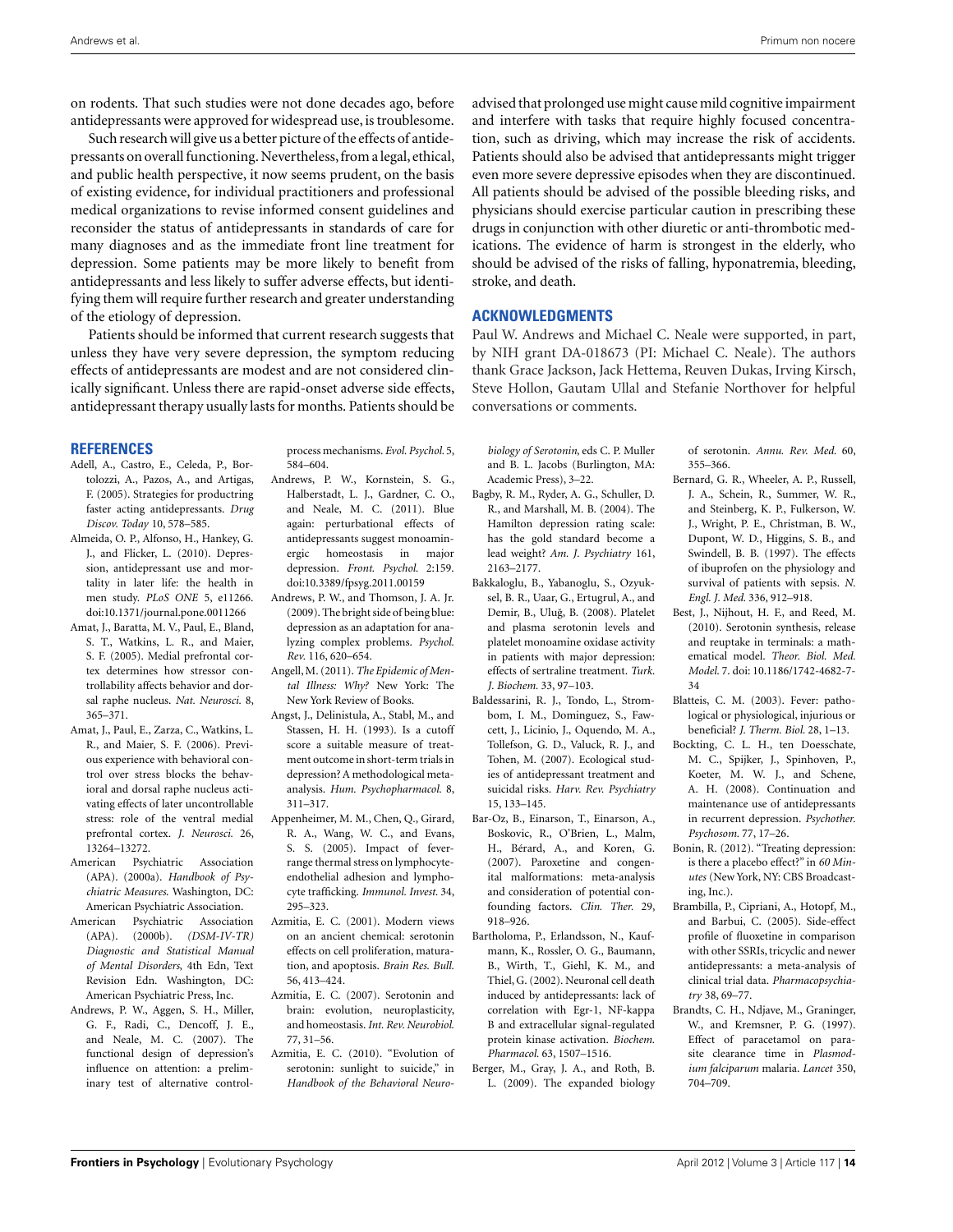- <span id="page-14-0"></span>Bresalier, R. S., Sandler, R. S., Quan, H., Bolognese, J. A., Oxenius, B., and Horgan, K., Lines, C., Riddell, R., Morton, D., Lanas, A., Konstam, M. A., Baron, J. A., and Adenomatous Polyp Prevention on Vioxx (APPROVe) Trial Investigators. (2005). Cardiovascular events associated with rofecoxib in a colorectal adenoma chemoprevention trial. *N. Engl. J. Med.* 352, 1092–1102.
- Bryant, R. E., Hood, A. F., Hood, C. E., and Koenig, M. G. (1971). Factors affecting mortality of gram-negative rod bacteremia. *Arch. Intern. Med.* 127, 120–128.
- Bull, S. A., Hunkeler, E. M., Lee, J. Y., Rowland, C. R., Williamson, T. E., Schwab, J. R., and Hurt, S.W. (2002). Discontinuing or switching selective serotonin-reuptake inhibitors. *Ann. Pharmacother.* 36, 578–584.
- Bymaster, F. P., Zhang, W., Carter, P. A., Shaw, J., Chernet, E., Phebus, L., Wong, D. T., and Perry, K. W. (2002). Fluoxetine, but not other selective serotonin uptake inhibitors, increases norepinephrine and dopamine extracellular levels in prefrontal cortex. *Psychopharmacology (Berl.)* 160, 353–361.
- Byrne, S. E., and Rothschild,A. J. (1998). Loss of antidepressant efficacy during maintenance therapy: possible mechanisms and treatments. *J. Clin. Psychiatry* 59, 279–288.
- Carter, O. L., Burr, D. C., Pettigrew, J. D., Wallis, G. M., Hasler, F., and Vollenweider, F. X. (2005). Using psilocybin to investigate the relationship between attention, working memory, and the serotonin 1A and 2A receptors. *J. Cogn. Neurosci.* 17, 1497–1508.
- Chen, L., Hamaguchi, K., Ogawa, M., Hamada, S., and Okado, N. (1994). PCPA reduces both monoaminergic afferents and non-monoaminergic synapses in the cerebral cortex. *Neurosci. Res.* 19, 111–115.
- Cheng, H. C., Ulane, C. M., and Burke, R. E. (2010). Clinical progression in Parkinson disease and the neurobiology of axons. *Ann. Neurol.* 67, 715–725.
- Chollet, F., Tardy, J., Albucher, J. F., Thalamas, C., Berard, E., Lamy, C., Bejot, Y., Deltour, S., Jaillard, A., Niclot, P., Guillon, B., Moulin, T., Marque, P., Pariente, J., Arnaud, C., and Loubinoux, I. (2011). Fluoxetine for motor recovery after acute ischaemic stroke (FLAME): a randomised placebo-controlled trial. *Lancet Neurol.* 10, 123–130.
- Cloonan, S. M., and Williams, D. C. (2011). The antidepressants

maprotiline and fluoxetine induce Type II autophagic cell death in drug-resistant Burkitt's lymphoma. *Int. J. Cancer* 128, 1712–1723.

- Cohen, H. W., Gibson, G., and Alderman, M. H. (2000). Excess risk of myocardial infarction in patients treated with antidepressant medications: association with use of tricyclic agents. *Am. J. Med.* 108, 2–8.
- Cohen, Z., Bonvento, G., Lacombe, P., and Hamel, E. (1996). Serotonin in the regulation of brain microcirculation. *Prog. Neurobiol.* 50, 335.
- Cohn, J. B., and Wilcox, C. S. (1992). Paroxetine in major depression – a double-blind trial with imipramine and placebo. *J. Clin. Psychiatry* 53, 52–56.
- Cole, J. A., Ephross, S. A., Cosmatos, I. S., and Walker, A. M. (2007). Paroxetine in the first trimester and the prevalence of congenital malformations. *Pharmacoepidemiol. Drug Saf.* 16, 1075–1085.
- Cosgrove, L., Shi, L., Creasey, D. E., naya-McKivergan, M., Myers, J. A., and Huybrechts, K. F. (2011). Antidepressants and breast and ovarian cancer risk: a review of the literature and researchers' financial associations with industry. *PLoS ONE* 6, e18210. doi:10.1371/journal.pone.0018210
- Cotran, R. S., Kumar, V., Collins, T., and Robbins, S. (1998). *Robbins' Pathologic Basis of Disease*. London: W. B. Saunders.
- Coupland, C., Dhiman, D., Morriss, R., Arthur, A., Barton, G., and Hippisley-Cox, J. (2011). Antidepressant use and risk of adverse outcomes in older people: population based cohort study. *BMJ.* 343. doi: 10.1136/bmj.d4551
- Croen, L. A., Grether, J. K., Yoshida, C. K., Odouli, R., and Hendrick, V. (2011). Antidepressant use during pregnancy and childhood autism spectrum disorders. *Arch. Gen. Psychiatry* 68, 1104–1112.
- Cryan, J. F., O'Leary, O. F., Jin, S. H., Friedland, J. C., Ouyang, M., Hirsch, B. R., Page, M. E., Dalvi, A., Thomas, S. A., and Lucki, I. (2004). Norepinephrine-deficient mice lack responses to antidepressant drugs, including selective serotonin reuptake inhibitors. *Proc. Natl. Acad. Sci. U.S.A.* 101, 8186–8191.
- Cumming, R. G. (1998). Epidemiology of medication-related falls and fractures in the elderly. *Drugs Aging* 12, 43–53.
- Dall, M., De Muckadell, O. B. S., Lassen, A. T., Hansen, J. M., and Hallas, J. (2009). An association

between selective serotonin reuptake inhibitor use and serious upper gastrointestinal bleeding. *Clin. Gastroenterol. Hepatol.* 7, 1314–1321.

- Demyttenaere, K., Enzlin, P., Dewe, W., Boulanger, B., De Bie, J., De Troyer, W., and Mesters, P. (2001). Compliance with antidepressants in a primary care setting, 1: beyond lack of efficacy and adverse events. *J. Clin. Psychiatry* 62, 30–33.
- Dong, H. X., Csernansky, C. A., Goico, B., and Csernansky, J. G. (2003). Hippocampal neurogenesis follows kainic acid-induced apoptosis in neonatal rats. *J. Neurosci.* 23, 1742–1749.
- Doran, T. F., Deangelis, C., Baumgardner, R. A., and Mellits, E. D. (1989). Acetaminophen: more harm than good for chickenpox. *J. Pediatr.* 114, 1045–1048.
- Duman, R. S. (2004). Depression: a case of neuronal life and death? *Biol. Psychiatry* 56, 140–145.
- Elgot, A., Ahboucha, S., Bouyatas, M. M., Fevre-Montange, M., and Gamrani, H. (2009). Water deprivation affects serotoninergic system and glycoprotein secretion in the sub-commissural organ of a desert rodent Meriones shawi. *Neurosci. Lett.* 466, 6–10.
- Ellfolk, M., and Malm, H. (2010). Risks associated with in utero and lactation exposure to selective serotonin reuptake inhibitors (SSRIs). *Reprod. Toxicol.* 30, 249–260.
- El-Mallakh, R. S., Gao, Y. L., and Roberts, R. J. (2011). Tardive dysphoria: the role of long term antidepressant use in-inducing chronic depression. *Med. Hypotheses* 76, 769–773.
- Encinas, J. M., Vaahtokari, A., and Enikolopov, G. (2006). Fluoxetine targets early progenitor cells in the adult brain. *Proc. Natl. Acad. Sci. U.S.A.* 103, 8233–8238.
- Fava, G. A., and Offidani, E. (2011). The mechanisms of tolerance in antidepressant action. *Prog. Neuropsychopharmacol. Biol. Psychiatry* 35, 1593–1602.
- Felton, T. M., Kang, T. B., Hjorth, S., and Auerbach, S. B. (2003). Effects of selective serotonin and serotonin/noradrenaline reuptake inhibitors on extracellular serotonin in rat diencephalon and frontal cortex. *Naunyn Schmiedebergs Arch. Pharmacol.* 367, 297–305.
- Fergusson, D., Doucette, S., Cranley, K., Glass, K. C., Shapiro, S., Healy, D., Hebert, P., and Hutton, B. (2005). Association between suicide attempts and selective serotonin reuptake inhibitors: systematic

review of randomised controlled trials. *BMJ* 330, 396–399.

- Fisher, H. E., and Thomson, J. A. (2006). "Lust, romance, attachment: do the side effects of serotonin-enhancing antidepressants jeopardize romantic love, marriage, and fertility?" in *Evolutionary Cognitive Neuroscience*, eds S. M. Platek, J. P. Keenan, and T. K. Shackelford (Cambridge, MA: The MIT Press), 245–283.
- Flock, A., Zobel, A., Bauriedel, G., Tuleta, I., Hammerstingl, C., Hofels, S.,Schuhmacher,A.,Maier,W.,Nickenig, G., and Skowasch, D. (2010). Antiplatelet effects of antidepressant treatment: a randomized comparison between escitalopram and nortriptyline. *Thromb. Res.* 126, E83– E87.
- Fonseca, F. V., Mecawi, A. S., Araujo, I. G., meida-Pereira, G., magalhaes-Nunes, A. P., Badaue-Passos, D. Jr., and Reis, L. C. (2009). Role of the 5-HT(1A) somatodendritic autoreceptor in the dorsal raphe nucleus on salt satiety signaling in rats. *Exp. Neurol.* 217, 353–360.
- Fournier, J. C., DeRubeis, R. J., Hollon, S. D., Dimidjian, S., Amsterdam, J. D., Shelton, R. C., and Fawcett, J. (2010). Antidepressant drug effects and depression severity: a patient-level meta-analysis. *JAMA* 303, 47–53.
- Ganzel, B. L., Morris, P. A., and Wethington, E. (2010). Allostasis and the human brain: integrating models of stress from the social and life sciences. *Psychol. Rev.* 117, 134–174.
- Gawaz, M., Langer, H., and May, A. E. (2005). Platelets in inflammation and atherogenesis. *J. Clin. Invest.* 115, 3378–3384.
- Gershon,M. D. (2004). Serotonin receptors and transporters: roles in normal and abnormal gastrointestinal motility. *Aliment. Pharmacol. Ther.* 20, 3–14.
- Gershon, M. D., and Tack, J. (2007). The serotonin signaling system: from basic understanding to drug development for functional GI disorders. *Gastroenterology* 132, 397–414.
- Ghaemi, S. N., and Thommi, S. B. (2010). Death by confounding: bias and mortality. *Int. J. Clin. Pract.* 64, 1009–1014.
- Gibson, J. E., Hubbard, R. B., Smith, C. J. P., Tata, L. J., Britton, J. R., and Fogarty, A. W. (2009). Use of selfcontrolled analytical techniques to assess the association between use of prescription medications and the risk of motor vehicle crashes. *Am. J. Epidemiol.* 169, 761–768.
- Gortner, E. M., Rude, S. S., and Pennebaker, J. W. (2006). Benefits of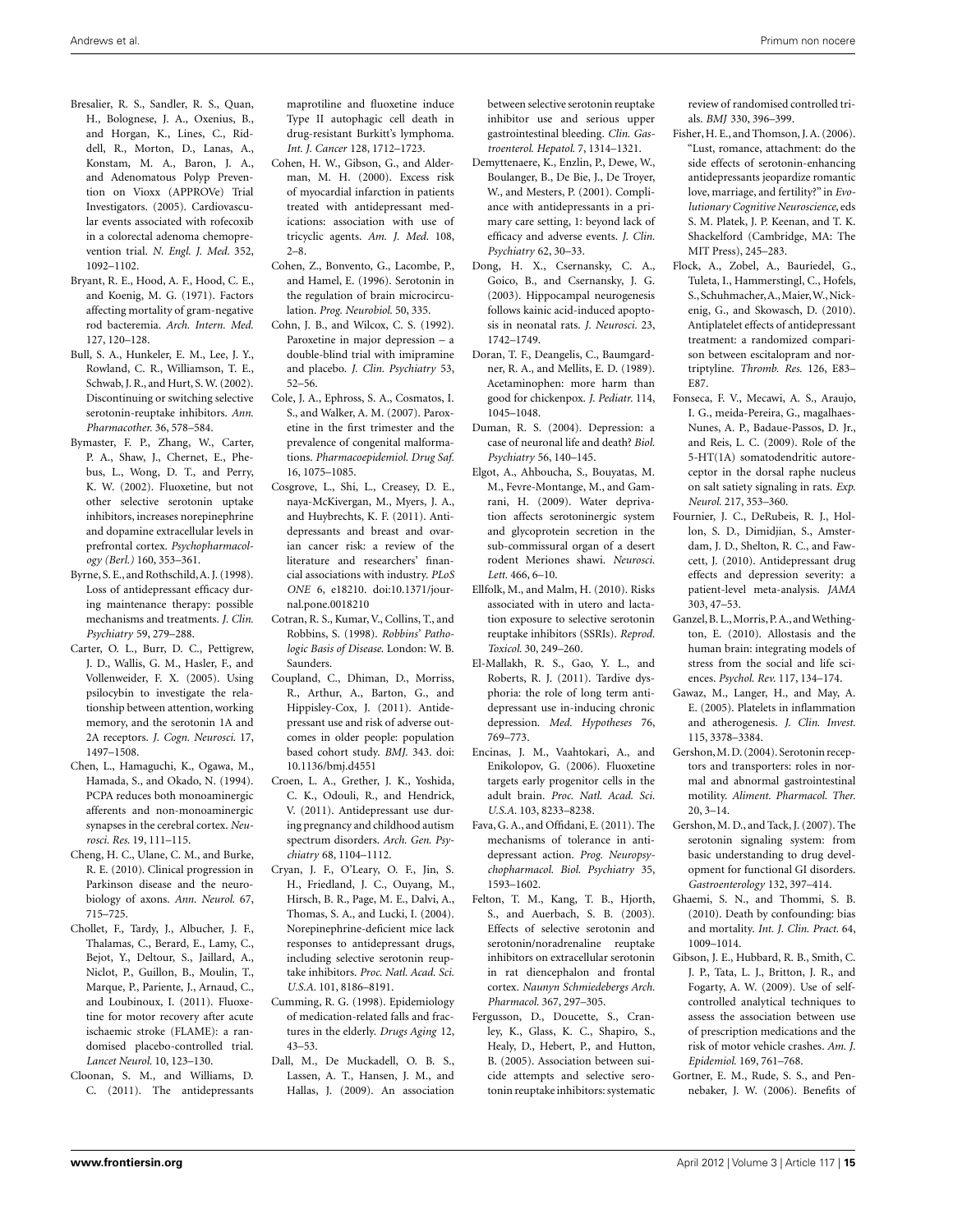<span id="page-15-0"></span>Andrews et al. Primum non nocere

expressive writing in lowering rumination and depressive symptoms. *Behav. Ther.* 37, 292–303.

- Goveas, J. S., Espeland, M. A., Woods, N. F., Wassertheil-Smoller, S., and Kotchen, J. M. (2011). Depressive symptoms and incidence of mild cognitive impairment and probable eementia in elderly women: the women's health initiative memory study. *J. Am. Geriatr. Soc.* 59, 57–66.
- Graf, M. C., Gaudiano, B. A., and Geller, P. A. (2008). Written emotional disclosure: a controlled study of the benefits of expressive writing homework in outpatient psychotherapy. *Psychother. Res.* 18, 389–399.
- Graham, N. M. H., Burrell, C. J., Douglas, R. M., Debelle, P., and Davies, L. (1990). Adverse-effects of aspirin, acetaminophen, and ibuprofen on immune function, viral shedding, and clinical status in rhinovirusinfected volunteers. *J. Infect. Dis.* 162, 1277–1282.
- Hagen, E. H. (2003). "The bargaining model of depression," in *Genetic and Cultural Evolution of Cooperation*, ed. P. Hammerstein (Cambridge, MA: MIT Press), 95–123.
- Hamilton, M. (1960). A rating scale for depression. *J. Neurol. Neurosurg. Psychiatr.* 23, 56–62.
- Hanson, N. D., Owens, M. J., and Nemeroff, C. B. (2011). Depression, antidepressants, and neurogenesis: a critical reappraisal. *Neuropsychopharmacology* 36, 2589–2602.
- Hasday, J. D., Fairchild, K. D., and Shanholtz, C. (2000). The role of fever in the infected host. *Microbes Infect.* 2, 1891–1904.
- Hata, M., Yagi, Y., Sezai, A., Yoshitake, I., Wakui, S., Takasaka, A., Kawachi, H., Murakami, T., Minami, K., and Shiono, M. (2011). Efficacy of prophylactic treatment with selective serotonin reuptake inhibitors for depression after open-heart surgery. *Surg. Today* 41, 791–794.
- Hayes, A. M., Beevers, C. G., Feldman, G. C., Laurenceau, J. P., and Perlman, C. (2005). Avoidance and processing as predictors of symptom change and positive growth in an integrative therapy for depression. *Int. J. Behav. Med.* 12, 111–122.
- Hayes, A. M., Feldman, G. C., Beevers, C. G., Laurenceau, J. P., Cardaciotto, L., and Lewis-Smith, J. (2007). Discontinuities and cognitive changes in an exposure-based cognitive therapy for depression. *J. Consult. Clin. Psychol.* 75, 409–421.
- Heger, C. D., and Collins, R. N. (2004). Platelet activation and "crossover appeal": Rab and Rho families

united by common links to serotonin. *Mol. Interv.* 4, 79–81.

- Heisler, L. K., Chu, H. M., Brennan, T. J., Danao, J. A., Bajwa, P., Parsons, L. H., and Tecott, L. H. (1998). Elevated anxiety and antidepressantlike responses in serotonin 5-HT1A receptor mutant mice. *Proc. Natl. Acad. Sci. U.S.A.* 95, 15049–15054.
- Hendrick, V., Gitlin, M., Altshuler, L., and Korenman, S. (2000). Antidepressant medications, mood and male fertility. *Psychoneuroendocrinology* 25, 37–51.
- Hengartner, M. O. (2000). The biochemistry of apoptosis. *Nature* 407, 770–776.
- Hernandez-Cueto, C., Girela, E., and Sweet, D. J. (2000). Advances in the diagnosis of wound vitality – a review. *Am. J. Forensic Med. Pathol.* 21, 21–31.
- Herrup, K., Neve, R., Ackerman, S. L., and Copani, A. (2004). Divide and die: cell cycle events as triggers of nerve cell death. *J. Neurosci.* 24, 9232–9239.
- Hindmarch, I. (2009). Cognitive toxicity of pharmacotherapeutic agents used in social anxiety disorder. *Int. J. Clin. Pract.* 63, 1085–1094.
- Hochochka, P. W., and Somero, G. N. (2002). *Biochemical Adaptation: Mechanism and Process in Physiological Evolution*. New York, NY: Oxford University Press.
- Holt,A., and Baker, G. B. (1996). Inhibition of rat brain monoamine oxidase enzymes by fluoxetine and norfluoxetine. *Naunyn Schmiedebergs Arch. Pharmacol.* 354, 17–24.
- Holtzer, R., Friedman, R., Lipton, R. B., Katz, M., Xue, X., and Verghese, J. (2007). The relationship between specific cognitive functions and falls in aging. *Neuropsychology* 21, 540–548.
- Homberg, J. R., Schubert, D., and Gaspar, P. (2010). New perspectives on the neurodevelopmental effects of SSRIs. *Trends Pharmacol. Sci.* 31, 60–65.
- Honig, G., Jongsma, M. E., van der Hart, M. C. G., and Tecott, L. H. (2009). Chronic citalopram administration causes a sustained suppression of serotonin synthesis in the mouse forebrain. *PLoS ONE* 4, e6797. doi[:10.1371/journal.pone.0006797](http://dx.doi.org/10.1371/journal.pone.0006797)
- Horwitz, A. V., and Wakefield, J. C. (2007).*The Loss of Sadness: How Psychiatry Transformed Normal Sorrow into Depressive Disorder*. New York, NY: Oxford University Press.
- Hranilovic, D., Blazevic, S., Ivica, N., Cicin-Sain, L., and Oreskovic, D. (2011). The effects of the perinatal treatment with

5-hydroxytryptophan or tranylcypromine on the peripheral and central serotonin homeostasis in adult rats. *Neurochem. Int.* 59, 202–207.

- Hyman, S. E., and Nestler, E. J. (1996). Initiation and adaptation: a paradigm for understanding psychotropic drug action. *Am. J. Psychiatry* 153, 151–162.
- Insel, T. R., and Wang, P. S. (2009). The STAR∗D trial: revealing the need for better treatments. *Psychiatr. Serv.* 60, 1466–1467.
- Jackson, G. E. (2008). Chemo brain a psychotropic drug phenomenon? *Med. Hypotheses* 70, 572–577.
- Jackson, G. E. (2009). *Drug-Induced Dementia: A Perfect Crime*. Bloomington, IN: AuthorHouse.
- Jacob, S., and Spinler, S. A. (2006). Hyponatremia associated with selective serotonin-reuptake inhibitors in older adults. *Ann. Pharmacother.* 40, 1618–1622.
- Jacobs, B. L., and Fornal, C. A. (1995). Activation of 5-HT neuronal activity during motor behavior. *Semin. Neurosci.* 7, 401–408.
- Jacobs, B. L., and Fornal, C. A. (1999). Activity of serotonergic neurons in behaving animals. *Neuropsychopharmacology* 21, S9–S15.
- Jimenez-Trejo, F., Tapia-Rodriguez, M., Queiroz, D. B. C., Padilla, P., Avellar, M. C.W., Manzano, P. R., Manjarrez-Gutiérrez, G., and Gutiérrez-Ospina, G. (2007). Serotonin concentration, synthesis, cell origin, and targets in the rat caput epididymis during sexual maturation and variations associated with adult mating status: morphological and biochemical studies. *J. Androl.* 28, 136–149.
- Johnson, A. K., and Thunhorst, R. L. (1997). The neuroendocrinology of thirst and salt appetite: visceral sensory signals and mechanisms of central integration. *Front. Neuroendocrinol.* 18:292–353. doi[:10.1006/frne.1997.0153](http://dx.doi.org/10.1006/frne.1997.0153)
- Jorge, R. E., Robinson, R. G., and Ardnt, S. (2004). Drs. Jorge and Robinson reply. *Am. J. Psychiatry* 161, 1507–1508.
- Jorge, R. E., Robinson, R. G., Arndt, S., and Starkstein, S. (2003). Mortality and poststroke depression: a placebo-controlled trial of antidepressants. *Am. J. Psychiatry* 160, 1823–1829.
- Kalia,M.,O'Callaghan, J. P.,Miller,D. B., and Kramer, M. (2000). Comparative study of fluoxetine, sibutramine, sertraline and dexfenfluramine on the morphology of serotonergic nerve terminals using serotonin

immunohistochemistry. *Brain Res.* 858, 92–105.

- Kearns, N. P., Cruickshank, C. A., Mcguigan, K. J., Riley, S. A., Shaw, S. P., and Snaith, R. P. (1982). A comparison of depression rating scales. *Br. J. Psychiatry* 141, 45–49.
- Kelly, O., Matheson, K., Ravindran, A., Merali, Z., and Anisman, H. (2007). Ruminative-coping among patients with dysthymia before and after pharmacotherapy. *Depress. Anxiety* 24, 233–243.
- Kessler, R. C., Merikangas, K. R., and Wang, P. S. (2007). Prevalence, comorbidity, and service utilization for mood disorders in the United States at the beginning of the twentyfirst century. *Annu. Rev. Clin. Psychol.* 3, 137–158.
- Keszthelyi, D., Troost, F. J., and Masclee, A. A. M. (2009). Understanding the role of tryptophan and serotonin metabolism in gastrointestinal function. *Neurogastroenterol. Motil.* 21, 1239–1249.
- Khan, A., Bhat, A., Faucett, J., Kolts, R., and Brown, W. A. (2011). Antidepressant-placebo differences in 16 clinical trials over 10 years at a single site: role of baseline severity. *Psychopharmacology (Berl.)* 214, 961–965.
- Khan, A., Brodhead, A. E., Kolts, R. L., and Brown,W. A. (2005). Severity of depressive symptoms and response to antidepressants and placebo in antidepressant trials. *J. Psychiatr. Res.* 39, 145–150.
- Khan, A., Leventhal, R. M., Khan, S. R., and Brown,W. A. (2002). Severity of depression and response to antidepressants and placebo: an analysis of the Food and Drug Administration database. *J. Clin. Psychopharmacol.* 22, 40–45.
- Kirsch, I., Deacon, B. J., Huedo-Medina, T. B., Scoboria, A., Moore, T. J., and Johnson, B. T. (2008). Initial severity and antidepressant benefits: a meta-analysis of data submitted to the food and drug administration. *PloS Med.* 5, e45. doi:10.1371/journal.pmed.0050045
- Kluger, M. J., Kozak, W., Conn, C. A., Leon, L. R., and Soszynski, D. (1997). "The adaptive value of fever," in *Fever: Basic Mechanisms and Management*, 2nd Edn, ed. P. A. Mackowiak (Philadelphia, PA: Lippincott-Raven), 255–266.
- Kobayashi, K., Ikeda, Y., Sakai, A., Yamasaki, N., Haneda, E., Miyakawa, T., and Suzuki, H. (2010). Reversal of hippocampal neuronal maturation by serotonergic antidepressants. *Proc. Natl. Acad. Sci. U.S.A.* 107, 8434–8439.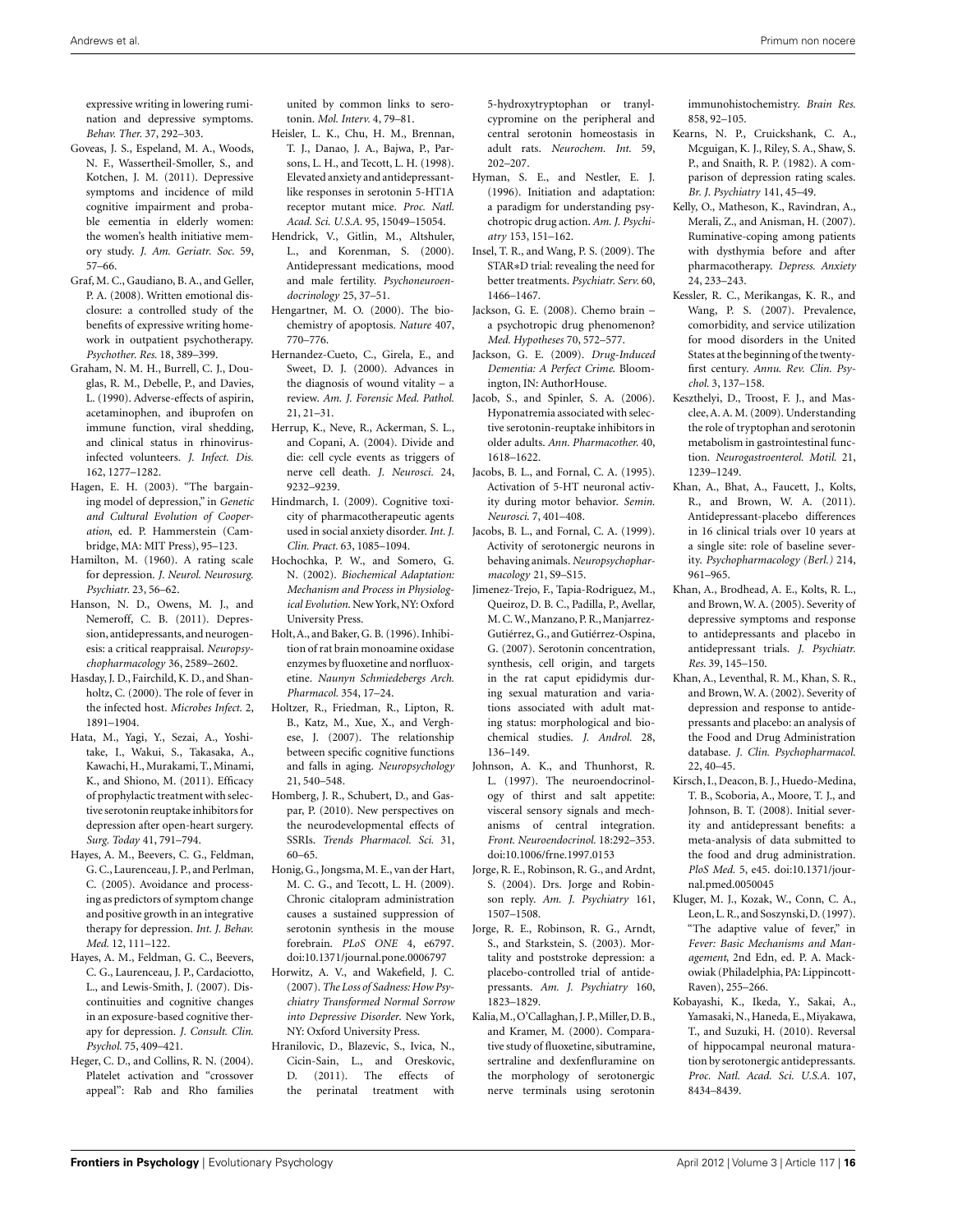- <span id="page-16-0"></span>Kovacevic, T., Skelin, I., and Diksic, M. (2010). Chronic fluoxetine treatment has a larger effect on the density of a serotonin transporter in the Flinders Sensitive Line (FSL) rat model of depression than in normal rats. *Synapse* 64, 231–240.
- Kramer, P. D. (2005). *Against Depression.* New York, NY: Viking.
- Kramer, P. D. (2011). In defense of antidepressants.*The New York Times*, 9th July.
- Lehrer, J. (2010). Depression's upside. *The New York Times Sunday Magazine*, 28th Feb.
- Lesurtel, M., Soll, C., Graf, R., and Clavien, P. A. (2008). Role of serotonin in the hepato-gastroIntestinal tract: an old molecule for new perspectives. *Cell. Mol. Life Sci.* 65, 940–952.
- Levkovitz, Y., Gil-Ad, I., Zeldich, E., Dayag, M., and Weizman, A. (2005). Differential induction of apoptosis by antidepressants in glioma and neuroblastoma cell lines – evidence for p-c-Jun, cytochrome c, and caspase-3 involvement. *J. Mol. Neurosci.* 27, 29–42.
- Linder, A. E., Ni,W., Diaz, J. L., Szasz, T., Burnett, R., and Watts, S. W. (2007). Serotonin (5-HT) in veins: not all in vain. *J. Pharmacol. Exp. Ther.* 323, 415–421.
- Mackowiak, P. A., Browne, R. H., Southern, P. M., and Smith, J. W. (1980). Polymicrobial sepsis: an analysis of 184 cases using log-linear models. *Am. J. Med. Sci.* 280, 73–80.
- Matondo, R. B., Punt, C., Homberg, J., Toussaint,M. J.M.,Kisjes,R.,Korporaal, S. J., Akkerman, J. W., Cuppen, E., and de Bruin, A. (2009). Deletion of the serotonin transporter in rats disturbs serotonin homeostasis without impairing liver regeneration. *Am. J. Physiol. Gastrointest. Liver Physiol.* 296, G963–G968.
- Mayorga, A. J., Dalvi, A., Page, M. E., Zimov-Levinson, S., Hen, R., and Lucki, I. (2001). Antidepressant-like behavioral effects in 5-hydroxytryptamine(1A) and 5-hydroxytryptamine(1B) receptor mutant. *J. Pharmacol. Exp. Ther.* 298, 1101–1107.
- McEwen,B. S. (2000). The neurobiology of stress: from serendipity to clinical relevance. *Brain Res.* 886, 172–189.
- McGrath, P. J., Stewart, J. W., Quitkin, F. M., Ying, C., Alpert, J. E., and Nierenberg, A. A., Fava, M., Cheng, J., and Petkova, E. (2006). Predictors of relapse in a prospective study of fluoxetine treatment of major depression. *Am. J. Psychiatry* 163, 1542–1548.
- Meier, C. R., Schlienger, R. G., and Jick, H. (2001). Use of selective serotonin reuptake inhibitors and risk of developing first-time acute myocardial infarction. *Br. J. Clin. Pharmacol.* 52, 179–184.
- Meijer, W. E. E., Heerdink, E. R., Nolen, W. A., Herings, R. M. C., Leufkens, H. G. M., and Egberts, A. C. G. (2004). Association of risk of abnormal bleeding with degree of serotonin reuptake inhibition by antidepressants. *Arch. Intern. Med.* 164, 2367–2370.
- Mercado, C. P., and Kilic, F. (2010). Molecular mechanisms of SERT in platelets: regulation of plasma serotonin levels. *Mol. Interv.* 10,231–241.
- Monster, T. B. M., Johnsen, S. P., Olsen, M. L., McLaughlin, J. K., and Sorensen, H. T. (2004). Antidepressants and risk of first-time hospitalization for myocardial infarction: a population-based case-control study. *Am. J. Med.* 117, 732–737.
- Moret, C., Isaac, M., and Briley, M. (2009). Problems associated with long-term treatment with selective serotonin reuptake inhibitors. *J. Psychopharmacol.* 23, 967–974.
- Morrow, J., and Nolen-Hoeksema, S. (1990). Effects of responses to depression on the remediation of depressive affect. *J. Pers. Soc. Psychol.* 58, 519–527.
- Musselman, D. L., Marzec, U. M., Manatunga, A., Penna, S., Reemsnyder, A., Knight, B. T., Baron, A., Hanson, S. R., and Nemeroff, C.B. (2000). Platelet reactivity in depressed patients treated with paroxetine: preliminary findings. *Arch. Gen. Psychiatry* 57, 875–882.
- Mutlu, O., Ulak, G., Celikyurt, I. K., Akar, F. Y., and Erden, F. (2011). Effects of citalopram on cognitive performance in passive avoidance, elevated plus maze and three-panel runway tasks in naive rats. *Chin. J. Physiol.* 54, 36–46.
- National Institute for Clinical Excellence. (2004). *Depression: Management of Depression in Primary and Secondary Care*. London: National Institute for Clinical Excellence.
- Nesse,R.M., andWilliams, G. C. (1994). *Why We Get Sick: The New Science of Darwinian Medicine*. New York, NY: Times Books.
- Nolen-Hoeksema, S., and Morrow, J. (1993). Effects of rumination and distraction on naturally-occurring depressed mood. *Cogn. Emot.* 7, 561–570.
- Nordlind, K., Azmitia, E. C., and Slominski, A. (2008). The skin as a mirror of the soul: exploring the

possible roles of serotonin. *Exp. Dermatol.* 17, 301–311.

- O'Hanlon, J. F., Robbe, H. W. J., Vermeeren, A., Van Leeuwen, C., and Danjou, P. E. (1998). Venlafaxine's effects on healthy volunteers' driving, psychomotor, and vigilance performance during 15-day fixed and incremental dosing regimens. *J. Clin. Psychopharmacol.* 18, 212–221.
- Olfson, M., Marcus, S. C., Druss, B., Elinson, L., Tanielian, T., and Pincus, H. A. (2002). National trends in the outpatient treatment of depression. *JAMA* 287, 203–209.
- Paciaroni, M., Agnelli, G., Micheli, S., and Caso, V. (2007). Efficacy and safety of anticoagulant treatment in acute cardioembolic stroke – a metaanalysis of randomized controlled trials. *Stroke* 38, 423–430.
- Park, R. J., Goodyer, I. M., and Teasdale, J. D. (2004). Effects of induced rumination and distraction on mood and overgeneral autobiographical memory in adolescent major depressive disorder and controls. *J. Child Psychol. Psychiatry* 45, 996–1006.
- Paulmann, N., Grohmann, M., Voigt, J. P., Bert, B., Vowinckel, J., Bader, M., Skelin, M., Jevsek, M., Fink, H., Rupnik, M., and Walther, D. J. (2009). Intracellular serotonin modulates insulin secretion from pancreatic beta-cells by protein serotonylation. *PLoS Biol.* 7, e1000229. doi[:10.1371/journal.pbio.1000229](http://dx.doi.org/10.1371/journal.pbio.1000229)
- Perera, T. D., Dwork, A. J., Keegan, K. A., Thirumangalakudi, L., Lipira, C. M., Joyce, N., Lange, C., Higley, J. D., Rosoklija, G., Hen, R., Sackeim, H. A., and Coplan, J. D. (2011). Necessity of hippocampal neurogenesis for the therapeutic action of antidepressants in adult nonhuman primates. *PLoS ONE* 6, e17600. doi[:10.1371/journal.pone.0017600](http://dx.doi.org/10.1371/journal.pone.0017600)
- Pigott, H. E., Leventhal, A. M., Alter, G. S., and Boren, J. J. (2010). Efficacy and effectiveness of antidepressants: current status of research. *Psychother. Psychosom.* 79, 267–279.
- Pincus, H. A., Zarin, D. A., Tanielian, T. L., Johnson, J. L., West, J. C., Pettit, A. R., Pettit, A. R., Marcus, S. C., Kessler, R. C., and McIntyre, J. S. (1999). Psychiatric patients and treatments in 1997: findings from the American psychiatric practice research network. *Arch. Gen. Psychiatry* 56, 441–449.
- Popa, D., Cerdan, J., Reperant, C., Guiard, B. P., Guilloux, J. P., David, D. J., Gardier, A. M. (2010). A longitudinal study of 5-HT outflow during chronic fluoxetine treatment using a new technique of chronic

microdialysis in a highly emotional mouse strain. *Eur. J. Pharmacol.* 628, 83–90.

- Post, A., Crochemore, C., Uhr, M., Holsboer, F., and Behl, C. (2000). Differential effects of antidepressants on the viability of clonal hippocampal cells. *Biol. Psychiatry* 47, 138.
- Pozuelo, L., Zhang, J. P., Franco, K., Tesar, G., Penn, M., and Jiang, W. (2009). Depression and heart disease: what do we know, and where are we headed? *Cleve. Clin. J. Med.* 76, 59–70.
- Ramaekers, J. G., Muntjewerff, N. D., and O'Hanlon, J. F. (1995). A comparative-study of acute and subchronic effects of dothiepin, fluoxetine and placebo on psychomotor and actual driving performance. *Br. J. Clin. Pharmacol.* 39, 397–404.
- Rantala, S., Vuopio-Varkila, J., Vuento, R., Huhtala, H., and Syrjanen, J. (2009). Predictors of mortality in beta-hemolytic streptococcal bacteremia: a population-based study. *J. Infect.* 58, 266–272.
- Reeves, R. R., and Ladner, M. E. (2010). Antidepressant-induced suicidality: an update. *CNS Neurosci. Ther.* 16, 227–234.
- Riedel, W. J., Eikmans, K., Heldens, A., and Schmitt, J. A. (2005). Specific serotonergic reuptake inhibition impairs vigilance performance acutely and after subchronic treatment. *J. Psychopharmacol.* 19, 12–20.
- Romanovsky, A. A. (2007). Thermoregulation: some concepts have changed. Functional architecture of the thermoregulatory system. *Am. J. Physiol. Regul. Integr. Comp. Physiol.* 292, R37–R46.
- Romanovsky, A. A., Almeida, M. C., Aronoff, D. M., Ivanov, A. I., Konsman, J. P., Steiner, A. A., Turek, V. F. (2005). Fever and hypothermia in systemic inflammation: recent discoveries and revisions. *Front. Biosci.* 10, 2193–2216.
- Rush, A. J., Trivedi, M. H., Wisniewski, S. R., Nierenberg, A. A., Stewart, J. W., Warden, D., Niederehe, G., Thase, M. E., Lavori, P. W., Lebowitz, B. D., McGrath, P. J., Rosenbaum, J. F., Sackeim, H. A., Kupfer, D. J., Luther, J., and Fava, M. (2006). Acute and longer-term outcomes in depressed outpatients requiring one or several treatment steps: a STAR∗D report. *Am. J. Psychiatry* 163, 1905–1917.
- Rutter, J. J., and Auerbach, S. B. (1993). Acute uptake inhibition increases extracellular serotonin in the rat forebrain. *J. Pharmacol. Exp. Ther.* 265, 1319–1324.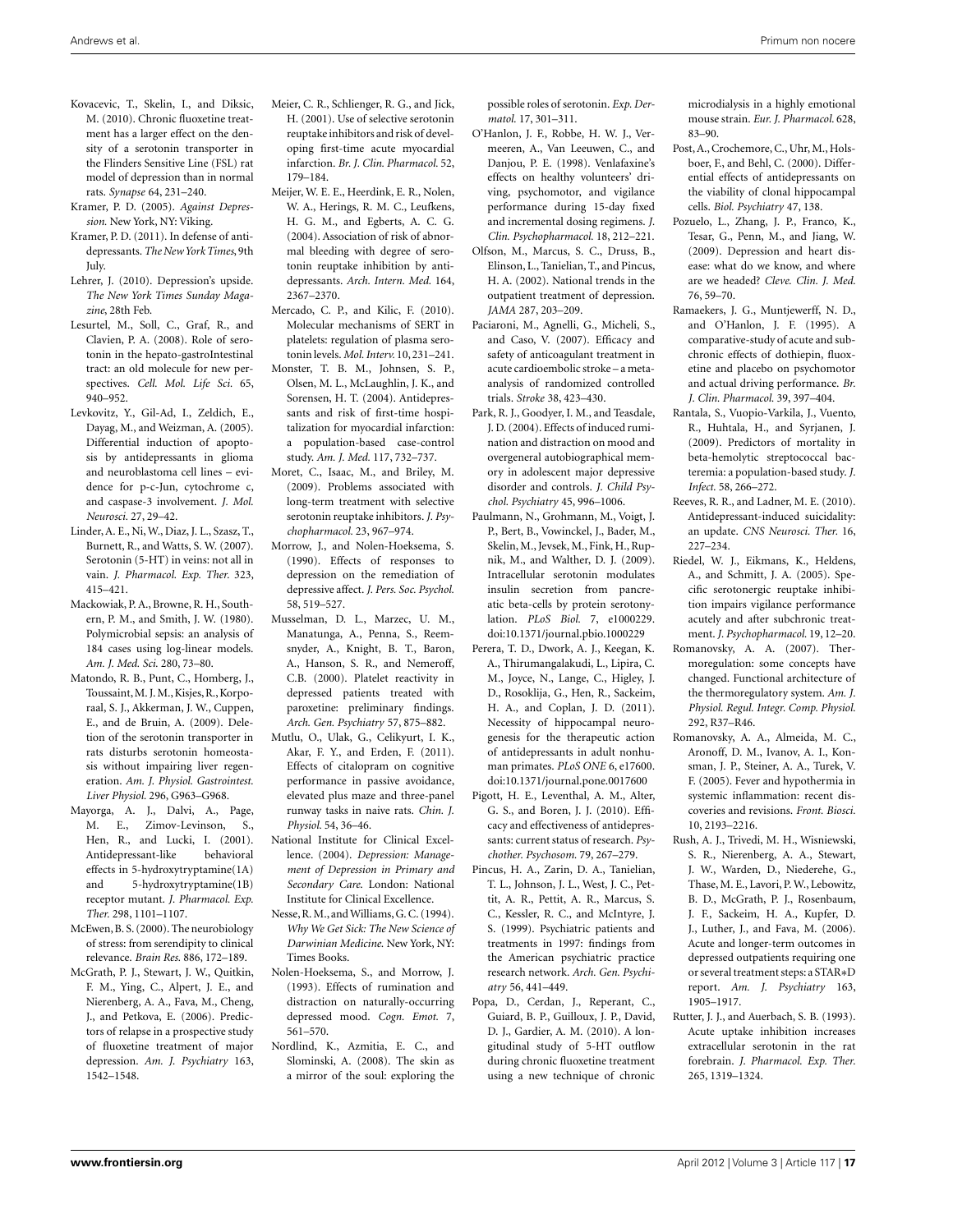- <span id="page-17-0"></span>Sairanen, M., Lucas, G., Ernfors, P., Castren, M., and Castren, E. (2005). Brain-derived neurotrophic factor and antidepressant drugs have different but coordinated effects on neuronal turnover, proliferation, and survival in the adult dentate gyrus. *J. Neurosci.* 25, 1089–1094.
- Sandercock, P. A. G., Counsell, C., and Kamal, A. K. (2008). Anticoagulants for acute ischaemic stroke. *Cochrane Database Syst. Rev.* 4, CD000024.
- Santarelli, L., Saxe, M., Gross, C., Surget, A., Battaglia, F., Dulawa, S., Weisstaub, N., Lee, J., Duman, R., Arancio, O., Belzung, C., and Hen, R. (2003). Requirement of hippocampal neurogenesis for the behavioral effects of antidepressants. *Science* 301, 805–809.
- Sapolsky, R. M. (2001). Depression, antidepressants, and the shrinking hippocampus. *Proc. Natl. Acad. Sci. U.S.A.* 98, 12320–12322.
- Sapolsky, R. M. (2004). *Why Zebras Don't Get Ulcers*, 3rd Edn. New York, NY: Henry Holt and Company.
- Sauer, W. H., Berlin, J. A., and Kimmel, S. E. (2003). Effect of antidepressants and their relative affinity for the serotonin transporter on the risk of myocardial infarction. *Circulation* 108, 32–36.
- Schlienger, R. G., Fischer, L. M., Jick, H., and Meier, C. R. (2004). Current use of selective serotonin reuptake inhibitors and risk of acute myocardial infarction. *Drug Saf.* 27, 1157–1165.
- Schmaling, K. B., Dimidjian, S., Katon, W., and Sullivan, M. (2002). Response styles among patients with minor depression and dysthymia in primary care. *J. Abnorm. Psychol.* 111, 350–356.
- Schmitt, J. A. J., Kruizinga, M. J., and Riedel, W. J. (2001). Nonserotonergic pharmacological profiles and associated cognitive effects of serotonin reuptake inhibitors. *J. Psychopharmacol.* 15, 173–179.
- Schmitt, J. A. J., Ramaekers, J. G., Kruizinga, M. J., van Boxtel, M. P. J., Vuurman, E. F. P. M., and Riedel, W. J. (2002). Additional dopamine reuptake inhibition attenuates vigilance impairment induced by serotonin reuptake inhibition in man. *J. Psychopharmacol.* 16, 207–214.
- Schulman, C. I., Namias, N., Doherty, J., Manning, R. J., Li, P., Elhaddad, A., Lasko, D., Amortegui, J., Dy, C. J., Dlugasch, L., Baracco, G., and Cohn, S. M. (2005). The effect of antipyretic therapy upon outcomes in critically ill patients: a randomized, prospective study. *Surg. Infect. (Larchmt.)* 6, 369–375.
- Serretti, A., and Chiesa, A. (2009). Treatment-emergent sexual dysfunction related to antidepressants: a meta-analysis. *J. Clin. Psychopharmacol.* 29, 259–266.
- Smoller, J. W., Allison, M., Cochrane, B. B., Curb, J. D., Perlis, R. H., Robinson, J. G., Rosal, M. C., Wenger, N. K., and Wassertheil-Smoller, S. (2009). Antidepressant use and risk of incident cardiovascular morbidity and mortality among postmenopausal women in the Women's Health Initiative Study. *Arch. Intern. Med.* 169, 2128–2139.
- Sonis, J. (2004). Mortality and poststroke depression. *Am. J. Psychiatry* 161, 1506–1507.
- Stahl, S. (2008). *Stahl's Essential Psychopharmacology: Neuroscientific Basis and Practical Applications*, 3rd Edn. Cambridge: Cambridge University Press.
- Stanley, E. D., Jackson, G. G., Panusarn, C., and Rubenis, M. (1975). Increased virus shedding with aspirin treatment of rhinovirus infection. *JAMA* 231, 1248–1251.
- Stergiou, L., and Hengartner, M. O. (2004). Death and more: DNA damage response pathways in the nematode C-elegans. *Cell Death Differ.* 11, 21–28.
- Stone, M., Laughren, T., Jones, M. L., Levenson, M., Holland, P. C., Hughes, A., Hammad, T. A., Temple, R., and Rochester, G. (2009). Risk of suicidality in clinical trials of antidepressants in adults: analysis of proprietary data submitted to US Food and Drug Administration. *BMJ* 339, b2880.
- Swenson, B. R., Hedrick, T. L., Popovsky, K., Pruett, T. L., and Sawyer, R. G. (2007). Is fever protective in surgical patients with bloodstream infection? *J. Am. Coll. Surg.* 204, 815–821.
- Tanrikut, C., Feldman, A. S., Altemus, M., Paduch, D. A., and Schlegel, P. N. (2010). Adverse effect of paroxetine on sperm. *Fertil. Steril.* 94, 1021–1026.
- Tata, L. J.,West, J., Smith, C., Farrington, P., Card, T., Smeeth, L., and Hubbard, R. (2005). General population based study of the impact of tricyclic and selective serotonin reuptake inhibitor antidepressants on the risk of acute myocardial infarction. *Heart* 91, 465–471.
- Taupin, P. (2007). BrdU immunohistochemistry for studying adult neurogenesis: paradigms, pitfalls, limitations, and validation. *Brain Res. Rev.* 53, 198–214.
- Trifiro, G., Dieleman, J., Sen, E. F., Gambassi, G., and Sturkenboom, M. C. J. M. (2010). Risk of ischemic stroke

associated with antidepressant drug use in elderly persons. *J. Clin. Psychopharmacol.* 30, 252–258.

- Turner, E. H., Matthews, A. M., Linardatos, E., Tell, R. A., and Rosenthal, R. (2008). Selective publication of antidepressant trials and its influence on apparent efficacy. *N. Engl. J. Med.* 358, 252–260.
- Ulak, G., Gocmez, S., Erden, F., Tanyeri, P., Utkan, T., Yildiz, F., Mutlu, O., and Gacar, N. (2006). Chronic administration of fluoxetine or venlafaxine induces memory deterioration in an inhibitory avoidance task in rats. *Drug Dev. Res.* 67, 456–461.
- Van der Kooy, K., van Hout, H., Marwijk, H., Marten, H., Stehouwer, C., and Beekman,A. (2007). Depression and the risk for cardiovascular diseases: systematic review and meta analysis.*Int. J. Geriatr. Psychiatry* 22, 613–626.
- van Haelst, I. M. M., Egberts, T. C. G., Doodeman, H. J., Traast, H. S., Burger, B. J., Kalkman, C. J., and van Klei, W. A. (2010). Use of serotonergic antidepressants and bleeding risk in orthopedic patients. *Anesthesiology* 112, 631–636.
- Vickers, K. S., and Vogeltanz-Holm, N. D. (2003). The effects of rumination and distraction tasks on psychophysiological responses and mood in dysphoric and nondysphoric individuals. *Cognit. Ther. Res.* 27, 331–348.
- Wakefield, J. C. (1992). The concept of mental disorder: on the boundary between biological facts and social values. *Am. Psychol.* 47, 373–388.
- Wakefield, J. C. (1999). Evolutionary versus prototype analyses of the concept of disorder. *J. Abnorm. Psychol.* 108, 374–399.
- Wakefield, J. C., Schmitz, M. F., and Baer, J. C. (2010). Does the DSM-IV clinical significance criterion for major depression reduce false positives? Evidence from the National Comorbidity Survey replication. *Am. J. Psychiatry* 167, 298–304.
- Walker, A. J., Card, T., Bates, T. E., and Muir, K. (2011). Tricyclic antidepressants and the incidence of certain cancers: a study using the GPRD. *Br. J. Cancer* 104, 193–197.
- Warner-Schmidt, J. L., and Duman, R. S. (2006). Hippocampal neurogenesis: opposing effects of stress and antidepressant treatment. *Hippocampus* 16, 239–249.
- Watson, P. J., and Andrews, P. W. (2002). Toward a revised evolutionary adaptationist analysis of depression: the social navigation hypothesis. *J. Affect. Disord.* 72, 1–14.
- Weber, C. (2005). Platelets and chemokines in atherosclerosis:

partners in crime. *Circ. Res.* 96, 612–616.

- Weinstein, M. P., Iannini, P. B., Stratton, C. W., and Eickhoff, T. C. (1978). Spontaneous bacterial peritonitis: review of 28 cases with emphasis on improved survival and factors influencing prognosis. *Am. J. Med.* 64, 592–598.
- Weinstein, M. P., Murphy, J. R., Reller, L. B., and Lichtenstein, K. A. (1983). The clinical significance of positive blood cultures: a comprehensive analysis of 500 episodes of bacteremia and fungemia in adults. 2. Clinical observations, with special reference to factors influencing prognosis. *Rev. Infect. Dis.* 5, 54–70.
- Wenzlaff, R. M., and Luxton, D. D. (2003). The role of thought suppression in depressive rumination. *Cognit. Ther. Res.* 27, 293–308.
- Wilson, C. C., Faber, K. M., and Haring, J. H. (1998). Serotonin regulates synaptic connections in the dentate molecular layer of adult rats via 5-HT1a receptors: evidence for a glial mechanism. *Brain Res.* 782, 235–239.
- Wingen, M., Bothmer, J., Langer, S., and Ramaekers, J. G. (2005). Actual driving performance and psychomotor function in healthy subjects after acute and subchronic treatment with escitalopram, mirtazapine, and placebo: a crossover trial. *J. Clin. Psychiatry* 66, 436–443.
- Woods, A. H. (2009). "Evolution of homeostatic physiological systems," in *Phenotypic Plasticity of Insects*, eds D. Whitman and T. N. Ananthakrishnan (Plymouth: Science Publishers), 655–674.
- Zimmerman, M., Galione, J. N., Attiullah, N., Friedman, M., Toba, C., Boerescu, D. A., and Ragheb, M. (2010). Underrecognition of clinically significant side effects in depressed outpatients. *J. Clin. Psychiatry* 71, 484–490.

**Conflict of Interest Statement:** The authors declare that the research was conducted in the absence of any commercial or financial relationships that could be construed as a potential conflict of interest.

*Received: 31 December 2011; accepted: 30 March 2012; published online: 24 April 2012.*

*Citation: Andrews PW, Thomson JA Jr, Amstadter A and Neale MC (2012) Primum non nocere: an evolutionary analysis of whether antidepressants do more harm than good. Front. Psychology 3:117. doi: [10.3389/fpsyg.2012.00117](http://dx.doi.org/10.3389/fpsyg.2012.00117)*